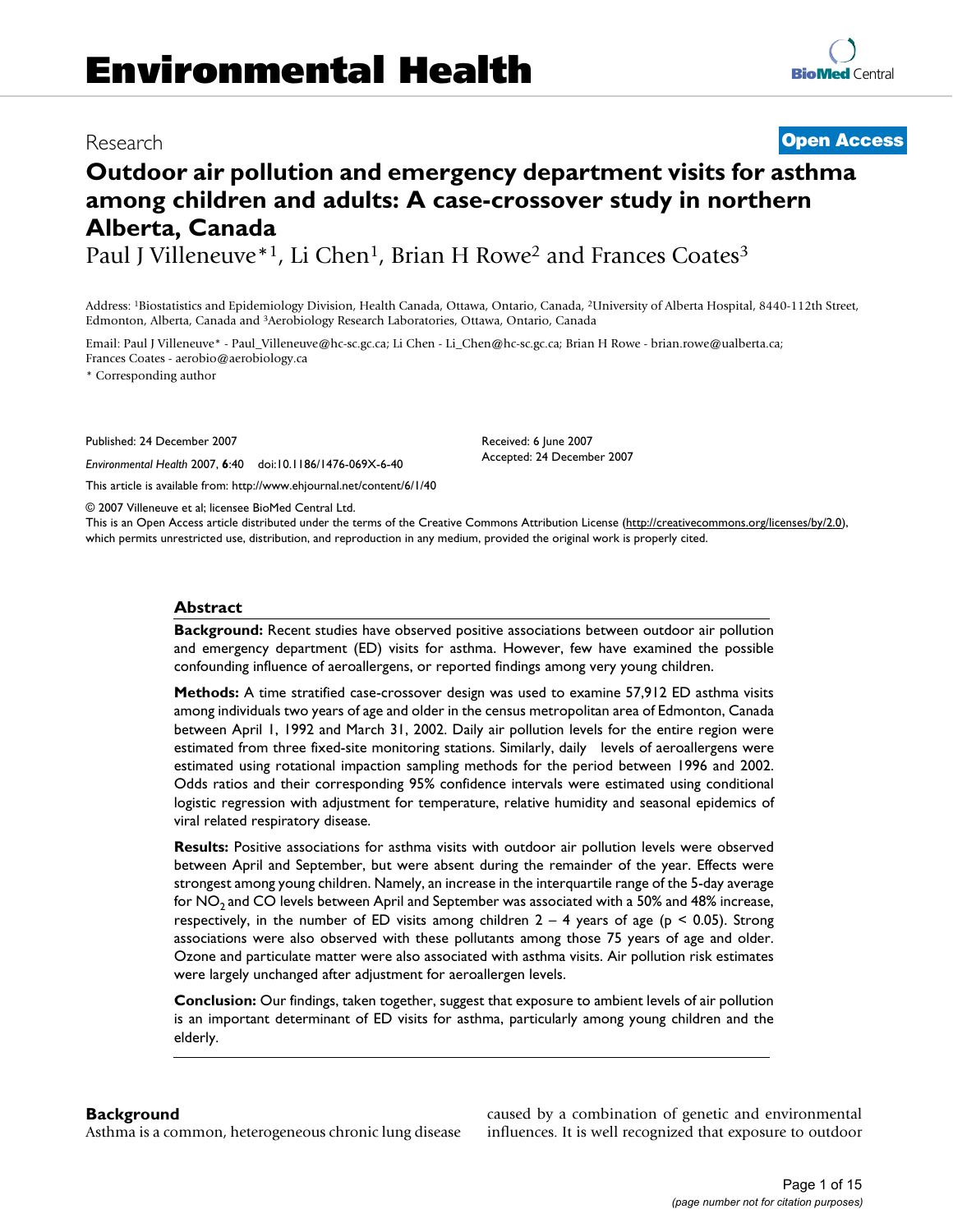air pollution adversely affects respiratory health, even in non-asthmatics [1]. Numerous epidemiologic studies have documented that outdoor air pollution is associated with decreased lung function [2,3], and an increased number of hospital admissions for asthma [4-8]. A series of studies have also reported associations between outdoor air pollution levels and emergency department visits for asthma [9-11], a surrogate measure for asthma attacks.

While children and the elderly have been identified as population subgroups particularly sensitive to the harmful effects of air pollution [12,13], risk estimates for asthma obtained from hospital-based studies have not been consistent. These differences may be attributed, in part, to variations in the pollution mix between the urban centers that were examined, or other uncontrolled factors (e.g., pollen) that vary seasonally. In addition, studies that have investigated associations in children have, for the most part, used broadly defined age-groups. Differences between infants and adolescents with respect to activity patterns, lung development, and immune systems suggest that associations between outdoor air pollution and respiratory health could vary in important ways [12].

In this study, we use a time-stratified case-crossover study design to examine the effects of outdoor air pollution on the daily number of ED visits in the census metropolitan area of Edmonton, Alberta. This area, that has a population of nearly one million persons, has ambient pollution levels that are influenced by several factors. These factors include emissions from coal fired power plants that are approximately 65 kilometers to the west, urban vehicular traffic, and petrochemical refineries and a variety of other industries to the east. The primary objective of this investigation was to examine variations in asthma risk by finely defined age-groups. In so doing, we extend similar Canadian work conducted in Toronto [14], Vancouver [15], and Saint John [16]. To date, associations between air pollution and hospital visits for asthma have not been examined in the Canadian province of Alberta. Moreover, only a few studies [17-20] have examined the extent through which exposure to aeroallergens may confound associations between outdoor air pollution and asthma ED visits.

# **Methods**

# *Hospital emergency department visit data*

Anonymous patient data were provided by Capital Health (CH), a public sector organization funded by the province of Alberta that provides health service to all individuals (approximately one million) located in the census metropolitan area of Edmonton, Alberta. CH also provides specialized services such as trauma and burn treatment, organ transplants, and high risk obstetrics for a larger catchment population of 1.6 million persons in central and northern Alberta [21]. ED visit data used in this study were provided by five hospitals that have a full service ED with inpatient beds and provide 24 hour service. While there are other EDs in operation in the Edmonton area, they service less than 20% of the ED visits in a given year. These hospitals are staffed by full-time emergency physicians. Each ED visit is coded by experienced medical record nosologists using the triage information, nursing notes, ED records and consultation notes. ED department visits were classified according to the International Classification for diseases 9th revision (ICD-9) based on the discharge diagnosis.

Available patient data allowed us to examine the relationship between air pollution and ED visits for asthma between April 1, 1992 and March 31, 2002. Additional information contained in the database, and used in this study, included the date of visit, and the age and sex of the patient. While we restricted our analyses to visits for asthma (ICD-9: 493), we also tabulated the number of daily visits for influenza (ICD-9: 487). This allowed us to adjust our air pollution risk estimates for asthma for the possible confounding influence of viral respiratory seasonal epidemics.

We excluded visits among infants less than two years of age as the diagnosis of asthma in this age range can prove problematic. In total, there were 58,888 ED visits for asthma observed over the study period. For 86% of these visits, a unique patient identification number was available. Using this variable, we were able to identify multiple visits on the same day by the same patient. Only one ED visit per person was included in our analyses resulting in an exclusion of 976 observations. Therefore, the risk estimates presented in this paper are based on a total of 57,912 ED visits.

# *Air pollution and meteorological data*

Daily air pollution levels were obtained from automated fixed-site monitoring stations maintained by Environment Canada as part of the National Air Pollution Surveillance Network [22]. The daily means were calculated as the average of 24 hourly measures in the same day; daily pollution levels were considered missing if any of the 24 hourly measures were not available. Data were obtained for carbon monoxide (CO), nitrogen dioxide  $(NO<sub>2</sub>)$ , ozone  $(O_3)$ , sulfur dioxide  $(SO_2)$ , and particulate matter of median aerometric diameter less than 10 and 2.5 microns (PM<sub>10</sub>, PM<sub>2.5</sub> respectively). CO, NO<sub>2</sub>, O<sub>3</sub> and SO<sub>2</sub> were measured using "reference methods" or "equivalent methods" as designated by the United States Environmental Protection Agency. CO was measured using non-dispersive infrared spectrometry,  $NO<sub>2</sub>$  using  $chemiluminesence,  $O_3$  using chemiluminesence/ultravio$ let photometry and  $SO_2$  using coulometry/ultraviolet fluorescence.  $PM_{2.5}$  and  $PM_{10}$  were measured using tapered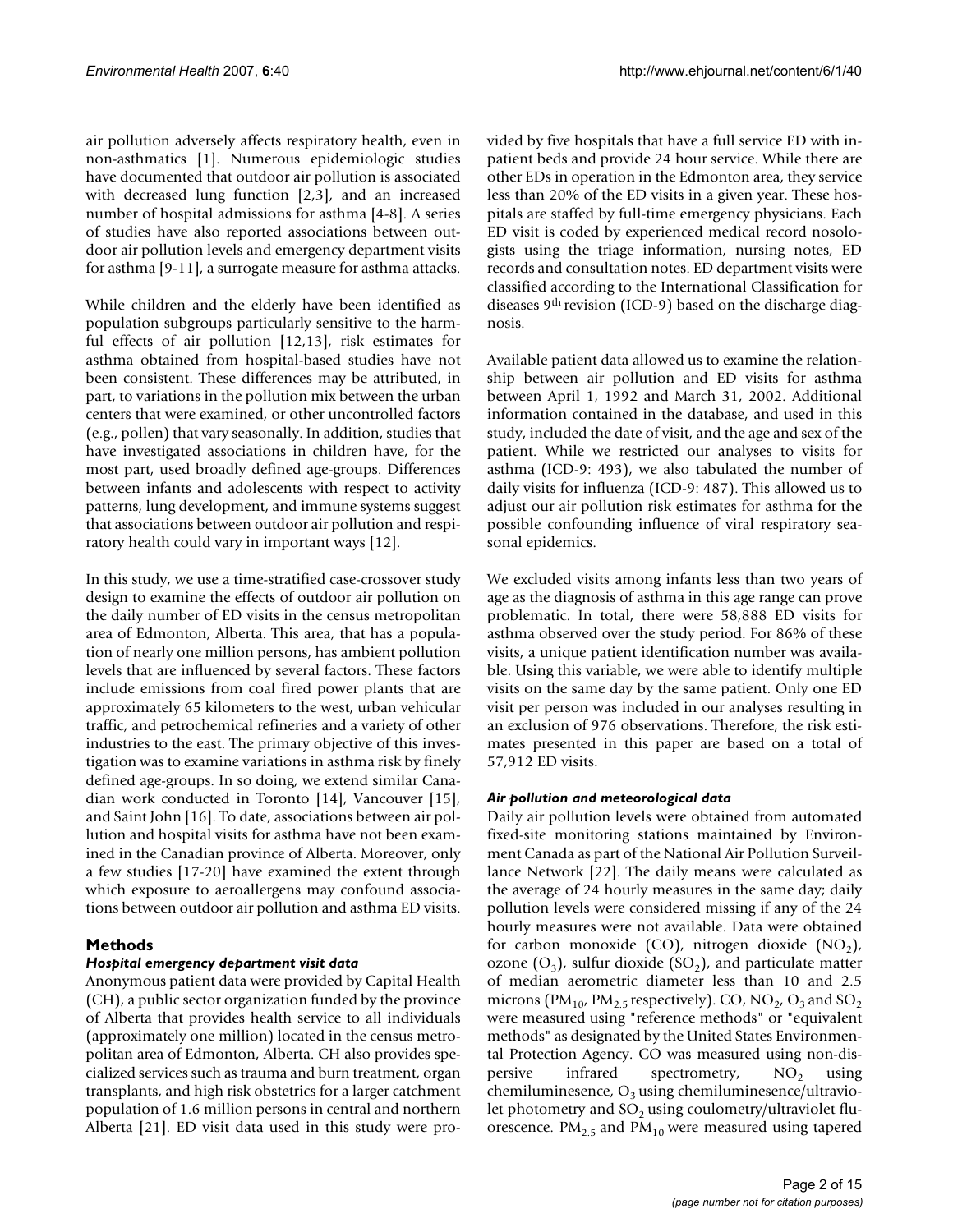element oscillating microbalance (TEOM) instruments; however, they were not routinely monitored until 1998. Daily data were averaged across the 3 monitoring stations that were in operation during the study interval. Environment Canada also provided meteorological data from the monitoring station at the Edmonton airport. These included daily mean temperature and relative humidity which were used as adjustment factors in our multivariable conditional logistic regression models.

### *Aeroallergen data*

Pollen grains and fungal spore data were collected by using rotational impaction sampling methods. Particles that adhered to the silicone grease-coated sampling rods were analyzed to determine the number of particles per cubic meter of air sampled in a 24 hour period. Similar to previous analyses using related data [23], we calculated daily levels for Basidiomycetes, Ascomycetes, Deuteromycetes, and weeds, trees, and grass pollen.

## *Statistical methods*

All statistical analyses were done using SAS [24]. Associations of asthma visits with outdoor air pollution were formally investigated using statistical methods appropriate for the case-crossover study design. This design is an adaptation of the case-control study in which cases serve as their own controls [25]. For each ED visit, an individual's exposure at the "index" time was compared to their exposure at a referent time interval. Because within-individual comparisons are being made, there is no confounding due to time-independent risk factors. By selecting referent intervals that are close in time to the case event, seasonal patterns in disease occurrence are controlled for. Similarly, the matching of control to case periods by day of week ostensibly controls for the influence of "day of week" effects on the frequency of ED visits. In our study, the case period refers to the day that the ED visit for asthma occurred.

While referent periods are individually matched to case periods, case-crossover studies have used several different strategies to select them. The implications of these selection methods on risk estimates have recently been evaluated in great detail [26]. Based on this work, we chose our referent periods by using a time-stratified design. Specifically, referents were selected from the same day of the week, month and year as the case interval. This approach to the selection of referent intervals is not subject to time trend biases, and ensures unbiased conditional logistic regression estimates [26]. Once these matched sets consisting of one case period and either three or four referent periods had been assembled, conditional logistic regression was used to produce the risk estimates. These were represented by the odds ratios (OR), and the accompanying 95% confidence intervals were used to assess statistical

significance. The SAS procedure PHREG [24] was used to perform these analyses. Similar analyses were undertaken to examine whether associations between air pollution and asthma were similar across age-groups, between men and women, and by season (April to September, October to March). These months were selected to classify seasons for several reasons. First, from the perspective of statistical power, this dichotomy produced a nearly equal number of ED visits in both periods. Second, the period April to September represents the period where individuals spend a greater portion of their time outdoors, and air pollution levels estimated from fixed-site monitoring stations may better reflect their true exposure. Lastly, during this spring/summer period, individuals are also more likely to be exposed to aeroallergens.

*A priori*, we constructed several different metrics to examine the temporal relationship between outdoor air pollution levels and the time when an individual presented to an ED for asthma. These metrics included: the same day exposure, 1, 2 and 3 day lagged exposures, as well as cumulative 3-day and 5-day mean exposure estimates. For all air pollutants, with the exception of ozone, daily mean exposure estimates were used. Ozone values were based on the 8-hour maximum value.

For meteorological time-varying covariates of temperature and relative humidity we evaluated their potential confounding role as lagged (0, 1, 2 day) or cumulative exposures (3, 5 day average), and as linear and quadratic terms. For the most part, there were no appreciable differences in risk estimates for more complex meteorological adjustments, and therefore, our risk estimates are adjusted for linear same day effects of temperature and relative humidity.

Our risk estimates were derived primarily by using single pollutant models. As is commonly done, for each pollutant, we have expressed our odds ratios according to an increase in the interquartile range (IQR). The IQR was calculated based on the daily mean levels of each air pollutant over the entirety of the study period. Two pollutant models were also fit to evaluate how positive associations, noted for some pollutants, changed after adjusting for daily levels of other pollutants.

### **Results**

Asthma visits accounted for approximately 2% of all ED visits in these 5 hospitals. A total of 57,912 emergency department visits were identified during the study interval and formed the basis of the case-crossover analyses (Table 1). Almost 13% of these visits occurred in young children  $(2 - 4$  years of age), while 8.1% occurred among those aged 65 years of age and older. There were slightly more visits among females (51.8%) than their male counter-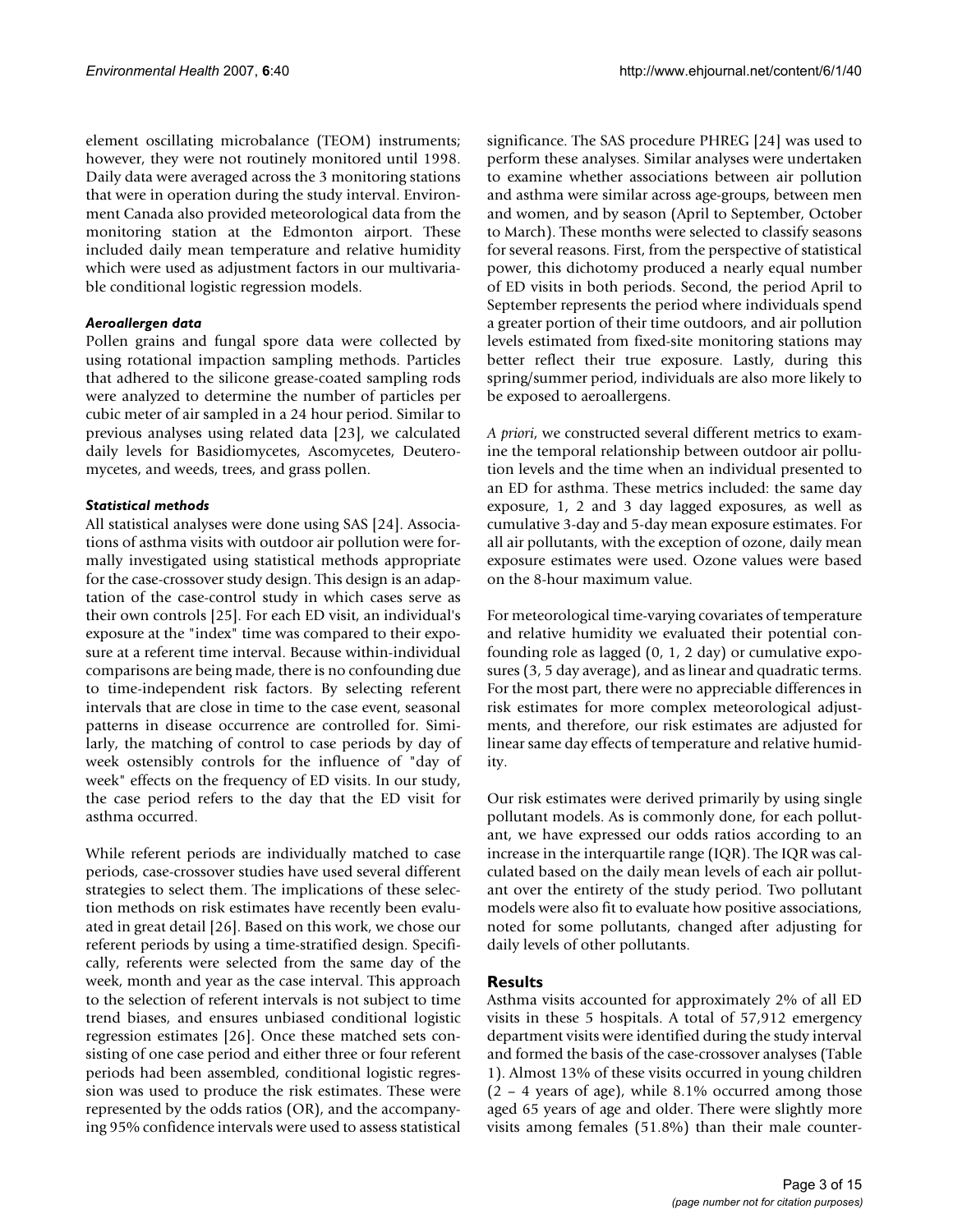| <b>Characteristic</b>              | <b>Number of visits</b> | %     |
|------------------------------------|-------------------------|-------|
| Age (in years)                     |                         |       |
| $2 - 4$                            | 7,247                   | 12.5  |
| $5 - 14$                           | 13,145                  | 22.7  |
| $15 - 24$                          | 11,616                  | 20.1  |
| $25 - 44$                          | 13,300                  | 23.0  |
| $45 - 64$                          | 7.899                   | 13.6  |
| $65 - 74$                          | 2,850                   | 4.9   |
| >75                                | 1,855                   | 3.2   |
| Sex                                |                         |       |
| Male                               | 27,926                  | 48.2  |
| Female                             | 29,986                  | 51.8  |
| Season                             |                         |       |
| Spring/Summer (April to September) | 30,576                  | 52.8  |
| Fall/Winter (October to March)     | 27,336                  | 47.2  |
| <b>Total visits</b>                | 57,912                  | 100.0 |

**Table 1: Number of emergency department visits for asthma, by age-group, sex, and season**

parts. A total of 30,576 visits occurred between the months of April to September. Trends in the frequency of asthma ED visits over the course of the year, by age group, are presented in Figure 1. A peak was observed in late September; this excess was most pronounced among children.

Daily levels of ambient air pollution over the study period are presented in Table 2. Gaseous pollutant data were available for the entire study period (1992 to 2002), while



#### Figure 1

**Number of asthma emergency department visits in Edmonton**. Number of emergency department visits for asthma by month and age-group, Edmonton, April 1, 1992 to March 31, 2002.

daily particulate matter data were only available from 1998 onwards. For the most part, pollution levels were higher during the winter season, the notable exception being ozone. Aeroallergen levels for the period 1996 to 2002 are also described. For the most part, no sampling for aeroallergens was completed during the winter season since pollen, during the majority of that period, would be absent or at a very low level and would not be significant for patient reactions. Regarding the fungal spores, it is expected that levels would be insignificant during the months from December to beginning of collections and although levels during late fall may be significant, the data remains unavailable. Pearson correlation coefficients were generated to better understand the associations between pollutants and aeroallergens [data not shown].  $NO<sub>2</sub>$  and CO were strongly correlated with each other  $(r = 0.74)$ , as were  $PM_{2.5}$  and  $PM_{10}$  (r = 0.79). Ozone was strongly correlated with temperature and relative humidity ( $r = 0.54$ ). The strongest associations between pollutant and aeroallergen levels were observed with Ascomycetes and  $NO<sub>2</sub>$  (r = -0.26), pollens from trees and  $O_3$  (daily max) (r = 0.24), Ascomycetes and  $O_3$  (daily max) (r = -0.16).

Adjusted odds ratios for ED visits for asthma according to levels of ambient air pollution, by season, are displayed in Table 3. For the most part, there were no statistically significant associations between air pollution levels and ED visits for asthma in the period between October and March (fall/winter). In contrast, statistically significant associations were observed in the period between April and September with  $NO<sub>2</sub>$ , CO, PM<sub>2.5</sub>, PM<sub>10</sub> and O<sub>3</sub>. These associations were stronger when the 5-day average was used, relative to the other shorter term exposures indices that we used. No association was evident for  $SO_2$ .

In Tables 4, 5, 6, 7, 8, 9, analyses are replicated for different age groups. Associations between air pollution and ED visits for asthma were consistently found in the summer/ spring season and absent in the fall/winter. Therefore, the discussion of results in this paragraph is limited to our findings for the April to September period. The most marked associations with ED visits and air pollution levels occurred among very young children (2 – 4 years of age) (Table 4). In this age group, an increase in the interquartile range of the 5-day average for  $NO<sub>2</sub>$  or CO was associated with 50% and 48% increases, respectively, in the risk of an asthma ED visit ( $p < 0.05$ ). No association was observed with SO<sub>2</sub>, however, increased levels of O<sub>3</sub>, PM<sub>2.5</sub> and  $PM_{10}$  were positively associated with the number of ED visits for asthma ( $p < 0.05$ ).

NO2 and PM10 were the pollutants for which the strongest associations were observed among children 5–14 years of age (Table 5). In general, associations were strongest for the air pollution metric constructed using the 5-day aver-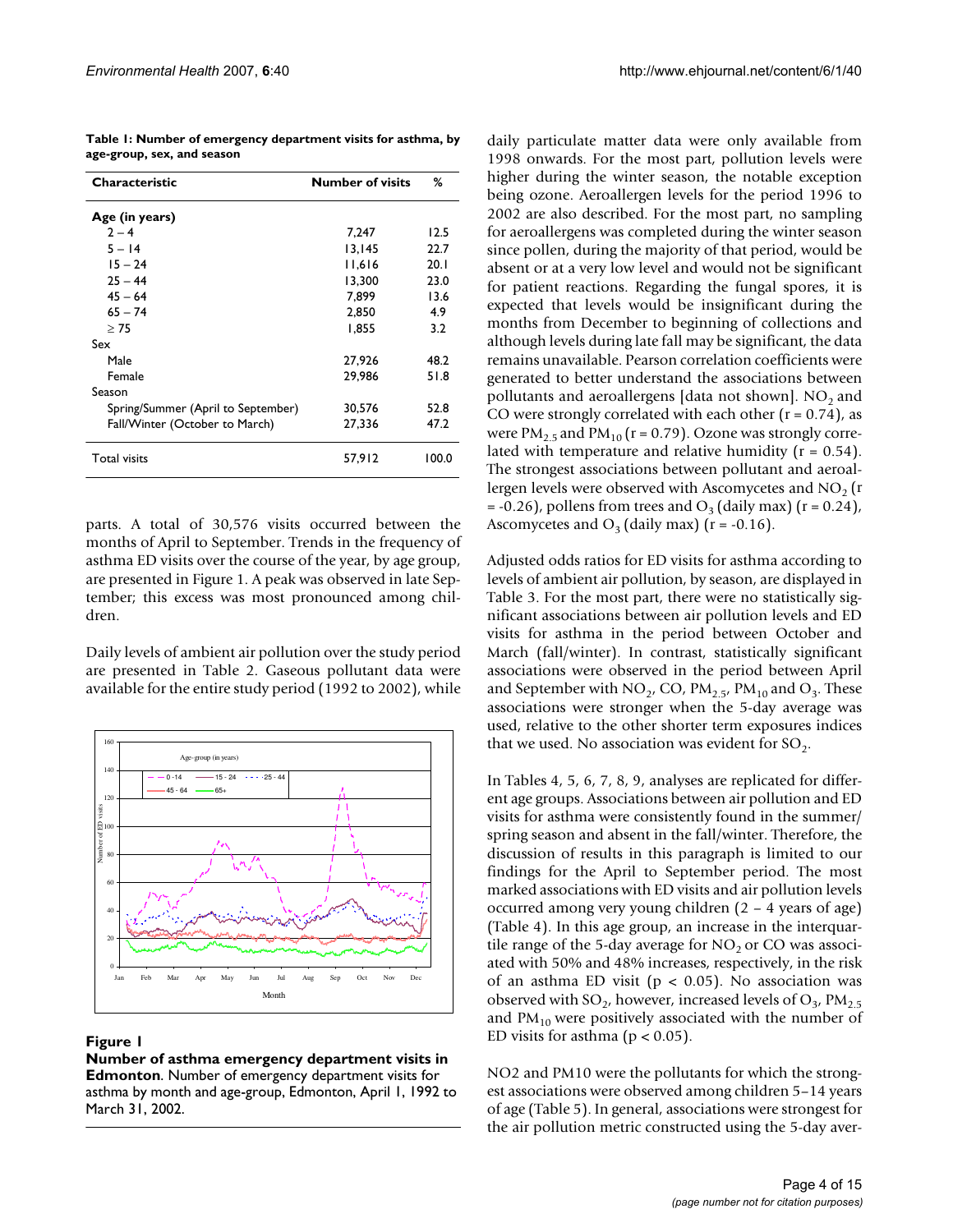|                                         | <b>Summer (April to September)</b> |                  |        |        | <b>Winter (October to March)</b> |          |        |        |
|-----------------------------------------|------------------------------------|------------------|--------|--------|----------------------------------|----------|--------|--------|
|                                         | $_{\text{Days}}*$                  | 25th P           | 75th P | Med    | $Days*$                          | $25th$ P | 75th P | Med    |
| $SO2$ (ppb)                             | 1830                               | $\overline{1.0}$ | 3.0    | 2.0    | 1822                             | 2.0      | 4.0    | 3.0    |
| $NO2$ (ppb)                             | 1830                               | 14.0             | 22.0   | 17.5   | 1822                             | 22.5     | 35.5   | 28.5   |
| $CO$ (ppm)                              | 1830                               | 0.5              | 0.7    | 0.6    | 1822                             | 0.7      | 1.3    | 0.9    |
| $O_3$ daily max (ppb)                   | 1830                               | 29.5             | 46.0   | 38.0   | 1822                             | 16.5     | 31.5   | 24.3   |
| PM <sub>25</sub> $g/m^3$                | 715                                | 4.5              | 11.0   | 7.0    | 729                              | 5.0      | 11.0   | 7.3    |
| $PM_{10:} g/m^3$                        | 732                                | 15.0             | 32.5   | 22.0   | 819                              | 13.0     | 29.0   | 19.0   |
| Temperature (°C)                        | 1830                               | 9.8              | 17.2   | 13.9   | 1822                             | -11.1    | 1.6    | $-3.8$ |
| Relative humidity (%)                   | 1830                               | 53.0             | 72.8   | 63.0   | 1822                             | 60.9     | 78.0   | 68.8   |
| Aeroallergens+                          |                                    |                  |        |        |                                  |          |        |        |
| Grasses (spores/m <sup>3</sup> )        | 1098                               | 0.0              | 5.7    | 1.0    | 1093                             | 0.0      | 0.0    | 0.0    |
| Trees (spores/ $m3$ )                   | 1098                               | 0.0              | 42.2   | 3.4    | 1093                             | 0.0      | 0.0    | 0.0    |
| Weeds (grains/m3)                       | 1098                               | 0.0              | 5.0    | 0.0    | 1093                             | 0.0      | 0.0    | 0.0    |
| Deuteromycetes (spores/m <sup>3</sup> ) | 1098                               | 350.4            | 2303.7 | 1096.9 | 1093                             | 0.0      | 0.0    | 0.0    |
| Basidiomycetes (spores/m <sup>3</sup> ) | 1098                               | 9.1              | 442.8  | 124.8  | 1093                             | 0.0      | 0.0    | 0.0    |
| Asomycetes (spores/m <sup>3</sup> )     | 1098                               | 59. I            | 519.4  | 194.2  | 1093                             | 0.0      | 0.0    | 0.0    |

**Table 2: Frequency distribution of the daily pollution levels for gaseous and particulate phase pollutants**

 $^\ast$  Number of days with non-missing values;

Aeroallergen data available from 1996 to 2002

**Table 3: Adjusted odds ratios\* for emergency department visits for asthma, patients of all ages, by season**

| Pollutant               | Mean          | <b>IOR</b> | All seasons |               | <b>Season</b> |                         |           |                           |  |
|-------------------------|---------------|------------|-------------|---------------|---------------|-------------------------|-----------|---------------------------|--|
|                         |               |            |             |               |               | <b>October to March</b> |           | <b>April to September</b> |  |
|                         |               |            | <b>OR</b>   | 95% C.I.      | <b>OR</b>     | 95% C.I.                | <b>OR</b> | 95% C.I.                  |  |
| SO <sub>2</sub>         | Same day      | 3.0        | 0.97        | $0.95 - 0.98$ | 0.96          | $0.93 - 0.98$           | 0.98      | $0.95 - 1.00$             |  |
|                         | I-day lag     |            | 0.98        | $0.96 - 0.99$ | 0.96          | $0.94 - 0.98$           | 1.00      | $0.97 - 1.02$             |  |
|                         | 3-day average |            | 0.95        | $0.93 - 0.98$ | 0.93          | $0.90 - 0.96$           | 0.98      | $0.94 - 1.02$             |  |
|                         | 5-day average |            | 0.95        | $0.93 - 0.98$ | 0.93          | $0.90 - 0.97$           | 0.98      | $0.93 - 1.02$             |  |
| NO <sub>2</sub>         | Same day      | 13.5       | 0.99        | $0.97 - 1.01$ | 0.98          | $0.96 - 1.00$           | 1.01      | $0.98 - 1.05$             |  |
|                         | I-day lag     |            | 1.01        | $0.99 - 1.03$ | 0.99          | $0.97 - 1.01$           | 1.07      | $1.03 - 1.10$             |  |
|                         | 3-day average |            | 1.01        | $0.99 - 1.03$ | 0.98          | $0.95 - 1.00$           | 1.09      | $1.04 - 1.13$             |  |
|                         | 5-day average |            | 1.03        | $1.00 - 1.05$ | 0.98          | $0.95 - 1.01$           | 1.14      | $1.09 - 1.20$             |  |
| CO                      | Same day      | 0.5        | 0.99        | $0.98 - 1.00$ | 0.98          | $0.97 - 0.99$           | 1.04      | $1.01 - 1.08$             |  |
|                         | I-day lag     |            | 1.00        | $0.99 - 1.02$ | 0.99          | $0.98 - 1.01$           | 1.06      | $1.02 - 1.10$             |  |
|                         | 3-day average |            | 1.00        | $0.99 - 1.02$ | 0.98          | $0.97 - 1.00$           | 1.11      | $1.06 - 1.16$             |  |
|                         | 5-day average |            | 1.02        | $1.00 - 1.04$ | 0.99          | $0.97 - 1.01$           | 1.18      | $1.11 - 1.25$             |  |
| $O_3$ (Max)             | Same day      | 18.0       | 1.02        | $1.00 - 1.04$ | 1.02          | $0.98 - 1.05$           | 1.04      | $1.01 - 1.07$             |  |
|                         | I-day lag     |            | 1.04        | $1.02 - 1.06$ | 1.02          | $0.99 - 1.06$           | 1.06      | $1.04 - 1.09$             |  |
|                         | 3-day average |            | 1.07        | $1.04 - 1.10$ | 1.05          | $1.00 - 1.10$           | 1.11      | $1.07 - 1.16$             |  |
|                         | 5-day average |            | 1.08        | $1.05 - 1.11$ | 1.07          | $1.02 - 1.13$           | 1.11      | $1.06 - 1.15$             |  |
| $PM_{2.5}$ <sup>‡</sup> | Same day      | 6.3        | 1.04        | $1.02 - 1.05$ | 1.00          | $0.97 - 1.03$           | 1.07      | $1.05 - 1.09$             |  |
|                         | I-day lag     |            | 1.01        | $1.00 - 1.03$ | 0.99          | $0.97 - 1.02$           | 1.03      | $1.01 - 1.05$             |  |
|                         | 3-day average |            | 1.04        | $1.02 - 1.06$ | 0.99          | $0.96 - 1.03$           | 1.08      | $1.05 - 1.11$             |  |
|                         | 5-day average |            | 1.04        | $1.01 - 1.06$ | 0.98          | $0.94 - 1.02$           | 1.08      | $1.05 - 1.12$             |  |
| $PM_{10}$ <sup>#</sup>  | Same day      | 16.0       | 1.04        | $1.02 - 1.06$ | 1.00          | $0.98 - 1.03$           | 1.07      | $1.04 - 1.09$             |  |
|                         | I-day lag     |            | 1.02        | $1.01 - 1.04$ | 1.02          | $0.99 - 1.05$           | 1.03      | $1.01 - 1.05$             |  |
|                         | 3-day average |            | 1.05        | $1.02 - 1.07$ | 1.01          | $0.98 - 1.05$           | 1.08      | $1.05 - 1.11$             |  |
|                         | 5-day average |            | 1.04        | $1.02 - 1.07$ | 1.01          | $0.97 - 1.05$           | 1.08      | $1.04 - 1.12$             |  |

\*Odds ratios were calculated in relation to an increase in the interquartile range (IQR) of selected air pollutants and were adjusted for relative humidity and temperature, and daily number of visits for influenza (all ages combined).

‡ Particulate data were only available between January 1, 1998 and December 31, 2002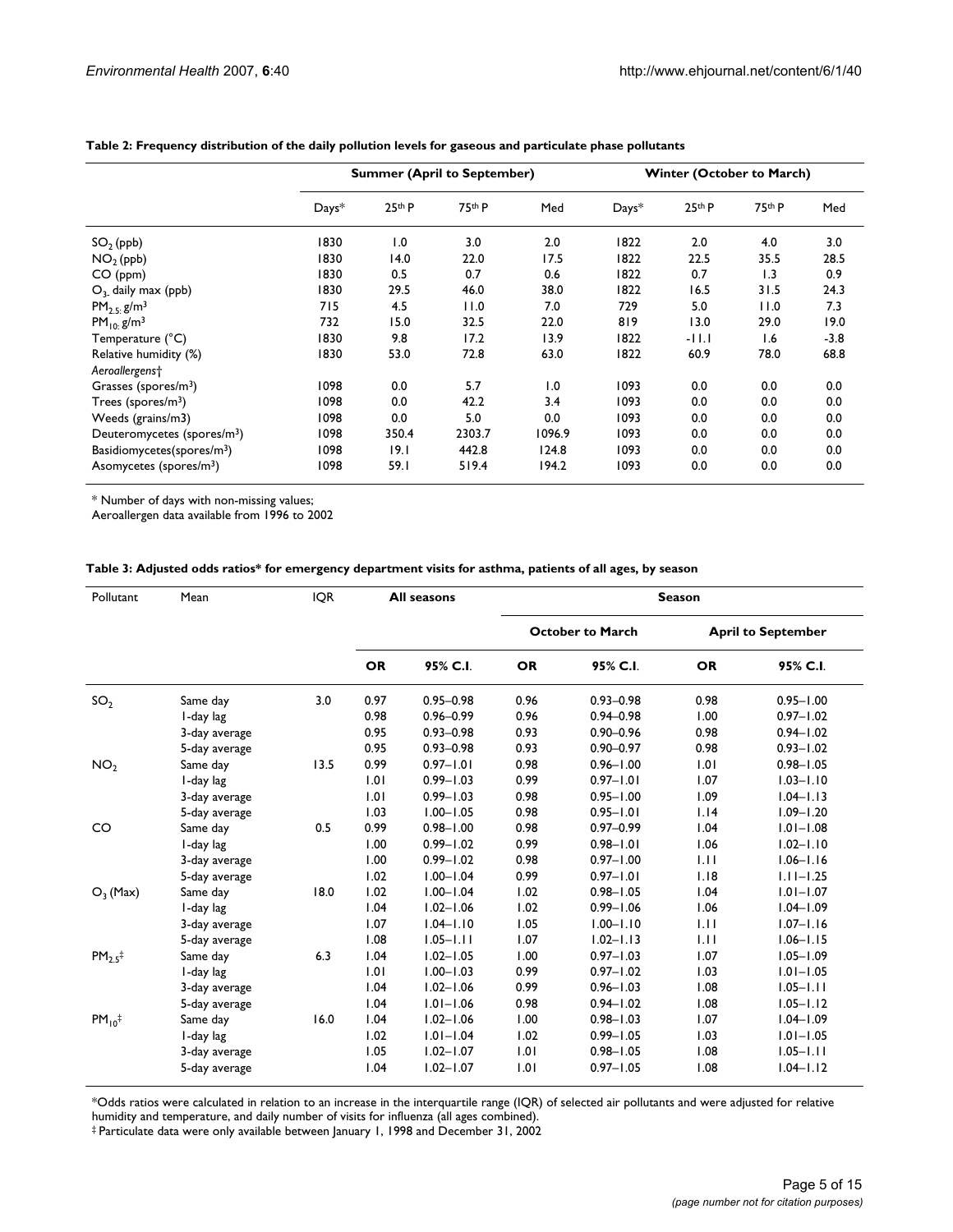| Pollutant               | Mean          | <b>IOR</b> |           | All seasons   |           | Season           |           |                    |  |  |
|-------------------------|---------------|------------|-----------|---------------|-----------|------------------|-----------|--------------------|--|--|
|                         |               |            |           |               |           | October to March |           | April to September |  |  |
|                         |               |            | <b>OR</b> | 95% C.I.      | <b>OR</b> | 95% C.I.         | <b>OR</b> | 95% C.I.           |  |  |
| SO <sub>2</sub>         | Same day      | 3.0        | 1.00      | $0.95 - 1.05$ | 0.98      | $0.92 - 1.05$    | 1.01      | $0.94 - 1.08$      |  |  |
|                         | I-day lag     |            | 0.95      | $0.90 - 1.00$ | 0.93      | $0.87 - 0.99$    | 0.95      | $0.89 - 1.03$      |  |  |
|                         | 3-day average |            | 0.97      | $0.90 - 1.04$ | 0.93      | $0.85 - 1.02$    | 0.99      | $0.89 - 1.11$      |  |  |
|                         | 5-day average |            | 0.96      | $0.89 - 1.04$ | 0.91      | $0.82 - 1.02$    | 0.99      | $0.87 - 1.12$      |  |  |
| NO <sub>2</sub>         | Same day      | 13.5       | 1.00      | $0.95 - 1.05$ | 0.96      | $0.91 - 1.02$    | 1.08      | $0.99 - 1.18$      |  |  |
|                         | I-day lag     |            | 1.04      | $0.99 - 1.09$ | 0.96      | $0.90 - 1.02$    | 1.24      | $1.13 - 1.35$      |  |  |
|                         | 3-day average |            | 1.05      | $0.98 - 1.12$ | 0.95      | $0.88 - 1.02$    | 1.32      | $1.18 - 1.48$      |  |  |
|                         | 5-day average |            | 1.08      | $1.00 - 1.16$ | 0.93      | $0.85 - 1.01$    | 1.50      | $1.31 - 1.71$      |  |  |
| CO                      | Same day      | 0.5        | 0.99      | $0.95 - 1.03$ | 0.97      | $0.93 - 1.01$    | 1.06      | $0.97 - 1.15$      |  |  |
|                         | I-day lag     |            | 1.02      | $0.98 - 1.05$ | 0.99      | $0.95 - 1.03$    | 1.14      | $1.04 - 1.25$      |  |  |
|                         | 3-day average |            | 1.02      | $0.98 - 1.07$ | 0.98      | $0.93 - 1.03$    | 1.25      | $1.11 - 1.42$      |  |  |
|                         | 5-day average |            | 1.04      | $0.98 - 1.10$ | 0.97      | $0.91 - 1.03$    | 1.48      | $1.27 - 1.72$      |  |  |
| $O_3$ (Max)             | Same day      | 18.0       | 1.00      | $0.94 - 1.07$ | 1.04      | $0.94 - 1.14$    | 1.02      | $0.93 - 1.12$      |  |  |
|                         | I-day lag     |            | 1.03      | $0.97 - 1.10$ | 1.08      | $0.98 - 1.18$    | 1.05      | $0.97 - 1.14$      |  |  |
|                         | 3-day average |            | 1.06      | $0.97 - 1.14$ | 1.12      | $0.99 - 1.27$    | 1.10      | $0.98 - 1.22$      |  |  |
|                         | 5-day average |            | 1.06      | $0.97 - 1.15$ | 1.16      | $1.01 - 1.34$    | 1.06      | $0.94 - 1.19$      |  |  |
| $PM_{2.5}$ <sup>‡</sup> | Same day      | 6.3        | 1.02      | $0.96 - 1.07$ | 1.02      | $0.94 - 1.11$    | 1.06      | $0.99 - 1.14$      |  |  |
|                         | I-day lag     |            | 1.02      | $0.97 - 1.08$ | 0.98      | $0.91 - 1.07$    | 1.08      | $1.01 - 1.16$      |  |  |
|                         | 3-day average |            | 1.04      | $0.98 - 1.12$ | 1.00      | $0.91 - 1.11$    | 1.15      | $1.05 - 1.26$      |  |  |
|                         | 5-day average |            | 1.03      | $0.95 - 1.11$ | 0.95      | $0.84 - 1.07$    | 1.16      | $1.04 - 1.28$      |  |  |
| $PM_{10}$ <sup>#</sup>  | Same day      | 16.0       | 1.05      | $0.99 - 1.10$ | 1.04      | $0.95 - 1.13$    | 1.10      | $1.02 - 1.18$      |  |  |
|                         | I-day lag     |            | 1.03      | $0.97 - 1.08$ | 1.00      | $0.92 - 1.09$    | 1.07      | $1.00 - 1.15$      |  |  |
|                         | 3-day average |            | 1.07      | $1.00 - 1.14$ | 1.02      | $0.92 - 1.13$    | 1.14      | $1.04 - 1.26$      |  |  |
|                         | 5-day average |            | 1.07      | $0.99 - 1.16$ | 1.00      | $0.89 - 1.13$    | 1.16      | $1.05 - 1.28$      |  |  |

#### **Table 4: Adjusted odds ratios\* for emergency department visits for asthma among individuals 2 – 4 years of age, by season**

\*Odds ratios were calculated in relation to an increase in the interquartile range (IQR) of selected air pollutants and were adjusted for relative humidity and temperature, and daily number of visits for influenza (all ages combined).

‡ Particulate data were only available between January 1, 1998 and December 31, 2002

age. Among those aged 15–44, associations were less pronounced than those found in children, however, NO2 and CO signals were evident (Table 6). Relative to the findings for other adults, associations were stronger among those 75 years of age and older (Table 9). Specifically, an increase in the interquartile range of the 5-day average for O3 was associated with a 54% increase in the number of asthma visits in this age group; the corresponding estimate for NO2 was 37%. Two pollutant modeling revealed stronger associations for NO2, relative to CO, for all age groups except those aged 15 – 44 years of age (Figure 2).

The addition of aeroallergens to the age-specific model did not produce a material change in the air pollution risk estimates shown in Table 4 to 9. Like air pollution levels, the magnitude of the aeroallergen derived odds ratios was strongest for the 5-day average exposure index. However, the effects were much smaller in magnitude than those found for changes in air pollution levels. The strongest association was found for Deuteromycetes where an IQR change in the 5-day average resulted in an odds ratio of 1.03 (95% CI = 1.00–1.06) for an ED visit for asthma.

# **Discussion**

The economic burden of asthma is considerable, and therefore, it is valuable to identify exposures that can be modified on a population-level basis to reduce the health care costs to treat it. In 1994, the economic costs of asthma for the US were estimated to be in excess of \$10 billion dollars [27]. The corresponding estimate for Canada, in 1990, was estimated to fall in the range between \$504 and \$648 million [28]. A review of published studies found that hospital costs typically account for 20–25% of the overall direct costs of asthma [29]. Given that there are approximately 150,000 ED visits for asthma in Canada annually, a modest reduction in these numbers alone would provide considerable costs saving. We found positive associations between outdoor levels of air pollution and asthma ED visits, between April and September, in each age-group examined. Associations were generally stronger for  $NO<sub>2</sub>$  and CO, however, they were also evident for  $O_3$  and particulate matter. These findings provide com-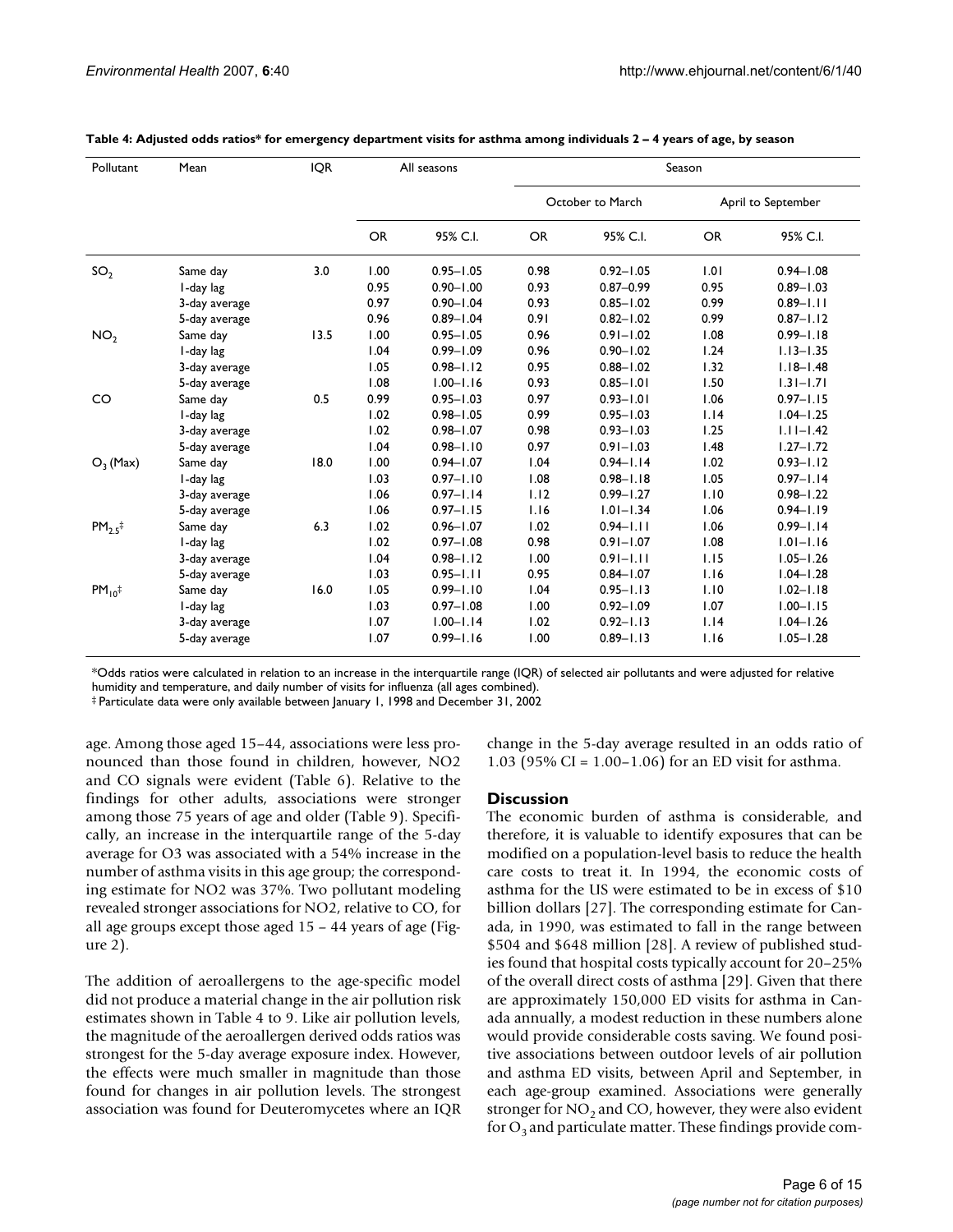| Pollutant               | Mean          | <b>IQR</b> |           | All seasons   |           |                  | Season    |                    |
|-------------------------|---------------|------------|-----------|---------------|-----------|------------------|-----------|--------------------|
|                         |               |            |           |               |           | October to March |           | April to September |
|                         |               |            | <b>OR</b> | 95% C.I.      | <b>OR</b> | 95% C.I.         | <b>OR</b> | 95% C.I.           |
| SO <sub>2</sub>         | Same day      | 3.0        | 0.96      | $0.93 - 1.00$ | 0.98      | $0.93 - 1.03$    | 0.94      | $0.89 - 0.99$      |
|                         | I-day lag     |            | 0.98      | $0.94 - 1.02$ | 0.98      | $0.93 - 1.03$    | 0.97      | $0.93 - 1.03$      |
|                         | 3-day average |            | 0.94      | $0.90 - 1.00$ | 0.96      | $0.89 - 1.03$    | 0.92      | $0.85 - 1.00$      |
|                         | 5-day average |            | 0.97      | $0.91 - 1.03$ | 1.01      | $0.93 - 1.10$    | 0.91      | $0.83 - 1.00$      |
| NO <sub>2</sub>         | Same day      | 13.5       | 0.99      | $0.95 - 1.03$ | 0.98      | $0.93 - 1.03$    | 1.00      | $0.94 - 1.06$      |
|                         | I-day lag     |            | 1.05      | $1.01 - 1.09$ | 1.04      | $0.99 - 1.09$    | 1.08      | $1.01 - 1.15$      |
|                         | 3-day average |            | 1.05      | $1.00 - 1.10$ | 1.03      | $0.97 - 1.10$    | 1.08      | $0.99 - 1.17$      |
|                         | 5-day average |            | 1.09      | $1.03 - 1.15$ | 1.07      | $1.00 - 1.15$    | 1.13      | $1.02 - 1.24$      |
| CO                      | Same day      | 0.5        | 0.98      | $0.96 - 1.01$ | 0.97      | $0.94 - 1.00$    | 1.02      | $0.95 - 1.08$      |
|                         | I-day lag     |            | 1.03      | $1.00 - 1.05$ | 1.02      | $0.99 - 1.05$    | 1.06      | $1.00 - 1.14$      |
|                         | 3-day average |            | 1.02      | $0.98 - 1.05$ | 1.01      | $0.97 - 1.05$    | 1.05      | $0.96 - 1.15$      |
|                         | 5-day average |            | 1.05      | $1.01 - 1.09$ | 1.04      | $1.00 - 1.09$    | 1.09      | $0.98 - 1.22$      |
| $O_3$ (Max)             | Same day      | 18.0       | 1.02      | $0.97 - 1.07$ | 1.00      | $0.92 - 1.07$    | 1.05      | $0.98 - 1.12$      |
|                         | I-day lag     |            | 1.05      | $1.00 - 1.10$ | 0.99      | $0.92 - 1.06$    | 1.09      | $1.03 - 1.16$      |
|                         | 3-day average |            | 1.10      | $1.03 - 1.17$ | 1.02      | $0.93 - 1.13$    | 1.16      | $1.07 - 1.25$      |
|                         | 5-day average |            | 1.10      | $1.03 - 1.17$ | 1.04      | $0.93 - 1.16$    | 1.14      | $1.05 - 1.24$      |
| $PM_{2.5}$ <sup>‡</sup> | Same day      | 6.3        | 1.04      | $1.00 - 1.07$ | 1.02      | $0.96 - 1.08$    | 1.04      | $1.00 - 1.09$      |
|                         | I-day lag     |            | 1.02      | $0.98 - 1.06$ | 1.00      | $0.94 - 1.06$    | 1.03      | $0.98 - 1.07$      |
|                         | 3-day average |            | 1.05      | $1.00 - 1.10$ | 1.01      | $0.93 - 1.09$    | 1.07      | $1.01 - 1.14$      |
|                         | 5-day average |            | 1.06      | $1.00 - 1.12$ | 0.99      | $0.91 - 1.09$    | 1.10      | $1.02 - 1.17$      |
| $PM_{10}$ <sup>#</sup>  | Same day      | 16.0       | 1.06      | $1.02 - 1.10$ | 1.04      | $0.98 - 1.11$    | 1.07      | $1.02 - 1.13$      |
|                         | I-day lag     |            | 1.04      | $1.00 - 1.08$ | 1.02      | $0.96 - 1.09$    | 1.04      | $1.00 - 1.09$      |
|                         | 3-day average |            | 1.08      | $1.03 - 1.14$ | 1.03      | $0.96 - 1.12$    | 1.11      | $1.05 - 1.18$      |
|                         | 5-day average |            | 1.09      | $1.03 - 1.15$ | 1.02      | $0.93 - 1.11$    | 1.14      | $1.06 - 1.22$      |

| Table 5: Adjusted odds ratios* for emergency department visits for asthma among patients 5 – 14 years of age, by season |  |  |  |  |  |  |
|-------------------------------------------------------------------------------------------------------------------------|--|--|--|--|--|--|
|-------------------------------------------------------------------------------------------------------------------------|--|--|--|--|--|--|

\*Odds ratios were calculated in relation to an increase in the interquartile range (IQR) of selected air pollutants and were adjusted for relative humidity and temperature, and daily number of visits for influenza (all ages combined).

‡ Particulate data were only available between January 1, 1998 and December 31, 2002

pelling evidence that reductions in emissions from the sources that give rise to these pollutant levels may decrease the associated direct health care costs of asthma in this region. Elsewhere, interventions to reduce outdoor air pollution levels have proven to be successful as they were accompanied with a concomitant decrease in the number of hospital visits and admissions for asthma, particularly in young children [30,31].

This study was undertaken, in part, because there have been few Canadian studies that have evaluated how associations between ambient levels of air pollution and hospitals visits for asthma vary by age. In addition, the composition mix of pollution in Edmonton differs from other Canadian cities due to the close proximity of coal and petrochemical industries. The findings of our study are similar to those reported for a case-crossover study in Toronto where positive associations with CO and  $NO<sub>2</sub>$ and hospital admissions for asthma in both males and females aged 6 to 12 were observed, however no effect was found for  $O_3$  [14]. Further support for the relevance of vehicular traffic on asthma comes from the work by Oyana who reported an increased prevalence of asthma

among children and adults who lived in close proximity to ambient sources of pollution at a US-Canada border crossing [32,33]. In contrast, associations with ozone have been noted in the Canadian cities of Saint John, New Brunswick [34], but not with  $NO<sub>2</sub>$  [16]. Positive associations with ozone have been also noted in a study of ED visits in the province of Ontario and Toronto [35,36]; for the province wide study, effects were more pronounced among children under the age of one, however, asthma remains an unclear diagnosis in children under the age of two.

Positive associations were observed with both particulate and gaseous phase pollution and as previously mentioned, they were most evident with  $NO<sub>2</sub>$  and CO, both typically regarded as markers of vehicular traffic. In the province of Alberta, transportation accounts for a much smaller percentage of overall nitrogen oxides  $(NO<sub>x</sub>)$  emissions (26%), than it does in Canada as a whole (50%) [37]. Therefore, it is possible that industrial sources of  $NO<sub>2</sub>$  in the Edmonton area contribute to the increased risk of asthma visits. The nature of the hospital or pollution data does not allow us to evaluate the respective contribu-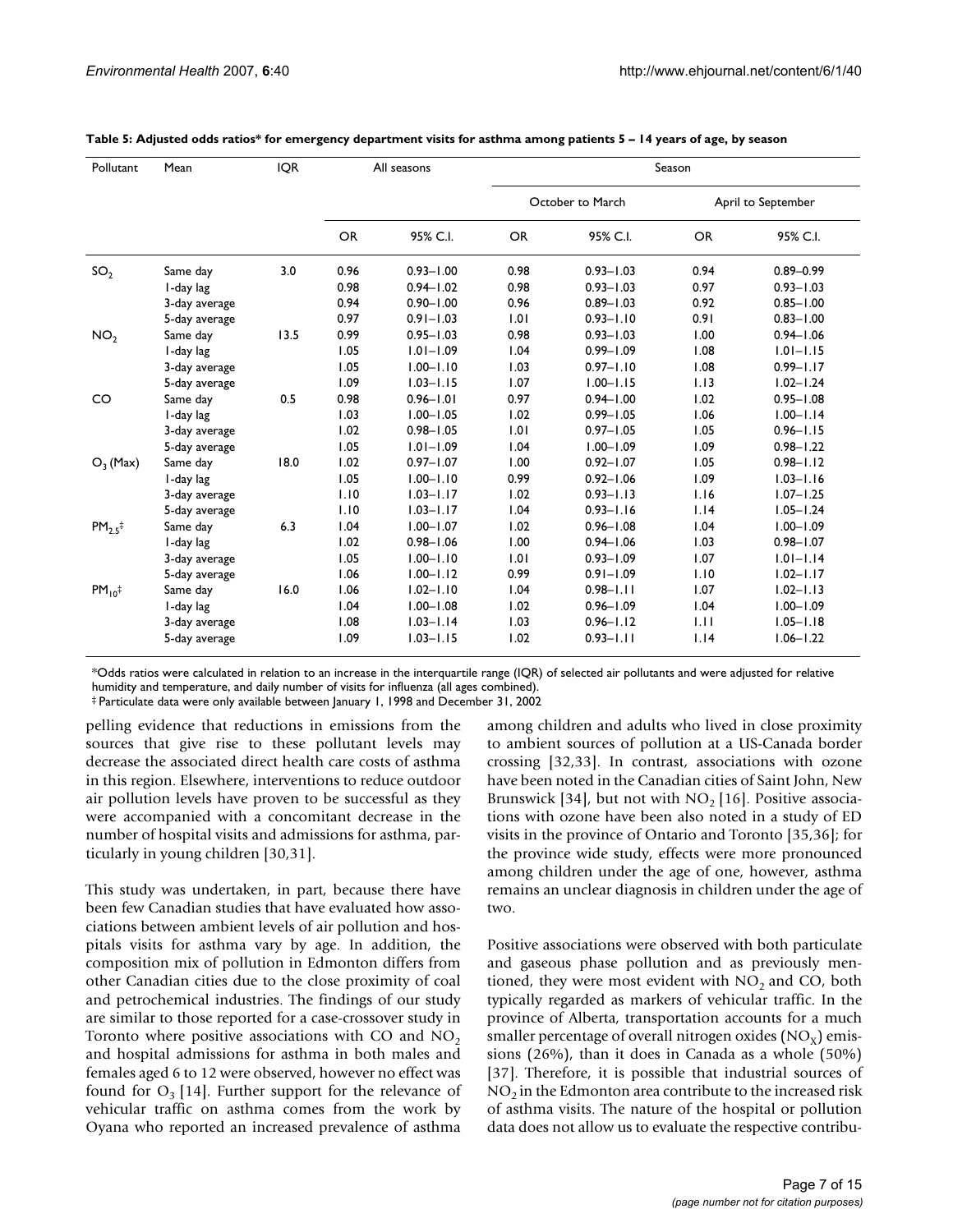| Pollutant               | Mean          | <b>IQR</b> |           | All seasons   |           | Season           |           |                    |  |  |
|-------------------------|---------------|------------|-----------|---------------|-----------|------------------|-----------|--------------------|--|--|
|                         |               |            |           |               |           | October to March |           | April to September |  |  |
|                         |               |            | <b>OR</b> | 95% C.I.      | <b>OR</b> | 95% C.I.         | <b>OR</b> | 95% C.I.           |  |  |
| SO <sub>2</sub>         | Same day      | 3.0        | 0.96      | $0.93 - 0.98$ | 0.93      | $0.90 - 0.97$    | 0.98      | $0.94 - 1.02$      |  |  |
|                         | I-day lag     |            | 0.98      | $0.96 - 1.01$ | 0.95      | $0.92 - 0.98$    | 1.02      | $0.98 - 1.06$      |  |  |
|                         | 3-day average |            | 0.95      | $0.91 - 0.98$ | 0.90      | $0.86 - 0.95$    | 1.00      | $0.94 - 1.06$      |  |  |
|                         | 5-day average |            | 0.93      | $0.89 - 0.97$ | 0.88      | $0.83 - 0.93$    | 1.01      | $0.94 - 1.08$      |  |  |
| NO <sub>2</sub>         | Same day      | 13.5       | 0.98      | $0.96 - 1.01$ | 0.96      | $0.93 - 1.00$    | 1.04      | $0.99 - 1.09$      |  |  |
|                         | I-day lag     |            | 0.99      | $0.97 - 1.02$ | 0.97      | $0.94 - 1.01$    | 1.04      | $0.99 - 1.09$      |  |  |
|                         | 3-day average |            | 0.98      | $0.95 - 1.02$ | 0.95      | $0.91 - 0.99$    | 1.07      | $1.00 - 1.14$      |  |  |
|                         | 5-day average |            | 0.98      | $0.95 - 1.02$ | 0.94      | $0.90 - 0.99$    | 1.10      | $1.02 - 1.19$      |  |  |
| CO                      | Same day      | 0.5        | 0.99      | $0.97 - 1.01$ | 0.97      | $0.95 - 1.00$    | 1.09      | $1.03 - 1.14$      |  |  |
|                         | I-day lag     |            | 1.00      | $0.98 - 1.02$ | 0.99      | $0.97 - 1.01$    | 1.04      | $0.99 - 1.10$      |  |  |
|                         | 3-day average |            | 0.99      | $0.97 - 1.02$ | 0.97      | $0.94 - 1.00$    | 1.14      | $1.06 - 1.23$      |  |  |
|                         | 5-day average |            | 1.00      | $0.97 - 1.03$ | 0.97      | $0.94 - 1.00$    | 1.20      | $1.10 - 1.31$      |  |  |
| $O_3$ (Max)             | Same day      | 18.0       | 1.03      | $1.00 - 1.07$ | 1.04      | $0.99 - 1.09$    | 1.05      | $1.00 - 1.10$      |  |  |
|                         | I-day lag     |            | 1.04      | $1.01 - 1.07$ | 1.03      | $0.98 - 1.08$    | 1.07      | $1.03 - 1.12$      |  |  |
|                         | 3-day average |            | 1.07      | $1.03 - 1.12$ | 1.06      | $0.99 - 1.14$    | 1.11      | $1.05 - 1.18$      |  |  |
|                         | 5-day average |            | 1.08      | $1.03 - 1.13$ | 1.09      | $1.01 - 1.17$    | 1.11      | $1.04 - 1.18$      |  |  |
| $PM_{2.5}$ <sup>‡</sup> | Same day      | 6.3        | 1.04      | $1.02 - 1.06$ | 0.99      | $0.95 - 1.03$    | 1.07      | $1.04 - 1.10$      |  |  |
|                         | I-day lag     |            | 1.00      | $0.98 - 1.02$ | 0.99      | $0.95 - 1.03$    | 1.01      | $0.98 - 1.04$      |  |  |
|                         | 3-day average |            | 1.02      | $0.99 - 1.05$ | 0.98      | $0.93 - 1.03$    | 1.06      | $1.02 - 1.10$      |  |  |
|                         | 5-day average |            | 1.01      | $0.97 - 1.04$ | 0.96      | $0.90 - 1.02$    | 1.05      | $1.00 - 1.10$      |  |  |
| $PM_{10}$ <sup>#</sup>  | Same day      | 16.0       | 1.02      | $0.99 - 1.05$ | 0.99      | $0.95 - 1.03$    | 1.05      | $1.02 - 1.09$      |  |  |
|                         | I-day lag     |            | 1.01      | $0.98 - 1.03$ | 1.02      | $0.98 - 1.07$    | 1.00      | $0.96 - 1.03$      |  |  |
|                         | 3-day average |            | 1.02      | $0.99 - 1.05$ | 1.01      | $0.96 - 1.06$    | 1.03      | $0.99 - 1.08$      |  |  |
|                         | 5-day average |            | 1.00      | $0.97 - 1.04$ | 0.99      | $0.94 - 1.05$    | 1.02      | $0.97 - 1.07$      |  |  |

#### **Table 6: Adjusted odds ratios\* for emergency department visits for asthma among patients 15 – 44 years of age, by season**

\*Odds ratios were calculated in relation to an increase in the interquartile range (IQR) of selected air pollutants and were adjusted for relative humidity and temperature, and daily number of visits for influenza (all ages combined).

‡ Particulate data were only available between January 1, 1998 and December 31, 2002

tions of industrial versus transportation sources of pollution to the increased risk of asthma visits.

pollution in the exacerbation and development of asthma.

To better understand the interrelationship between CO,  $NO<sub>2</sub>$  which were highly correlated with each other (r = 0.70), two-pollutant models were fit. These analyses revealed stronger associations with ED asthma visits among children and the elderly for  $NO<sub>2</sub>$ , relative to CO, in all age ranges except among those aged 15 to 45. There exist several biological mechanisms whereby  $NO<sub>2</sub>$  can affect respiratory health. It has been shown to make people more susceptible to respiratory viral infections that exacerbate asthma [38], and enhance allergic responses after subsequent challenge [39]. NO<sub>2</sub> has also been shown to increase bronchitis symptoms among asthmatics [40], and reduced lung function among children who spend more time outside [41]. More recently, research from the California Children's Health Study found that prolonged exposure to traffic pollution, including  $NO<sub>2</sub>$ , increases the incidence of childhood asthma [42,43]. Taken together, there is growing support for the relevance of traffic related

The ambient pollutant that has been most frequently associated with asthma hospitalizations has been ozone. In our study, an association between ozone and asthma ED visits was observed in patients of all ages; this association was strongest among those 5 – 14 years of age, while not statistically significant in other age ranges. Ozone  $(O<sub>3</sub>)$  is formed from photochemical reactions between  $NO<sub>x</sub>$  and volatile organic compounds in the presence of sunlight. Ozone levels are highest on warm sunny and calm days, with exposures peaking in mid-afternoon. Controlled laboratory studies have shown that  $O_3$  can invoke acute lower inflammatory responses in both healthy and asthmatic subjects, however, asthmatics appear to experience more severe responses [44]. Given that the oxidant capacity of  $NO<sub>2</sub>$  is smaller than that for  $O<sub>3</sub>$  [45], our finding of a stronger association with NO<sub>2</sub> and asthma visits is somewhat surprising. However, similar patterns have been observed in several recent asthma studies that have evaluated both pollutants [14,46].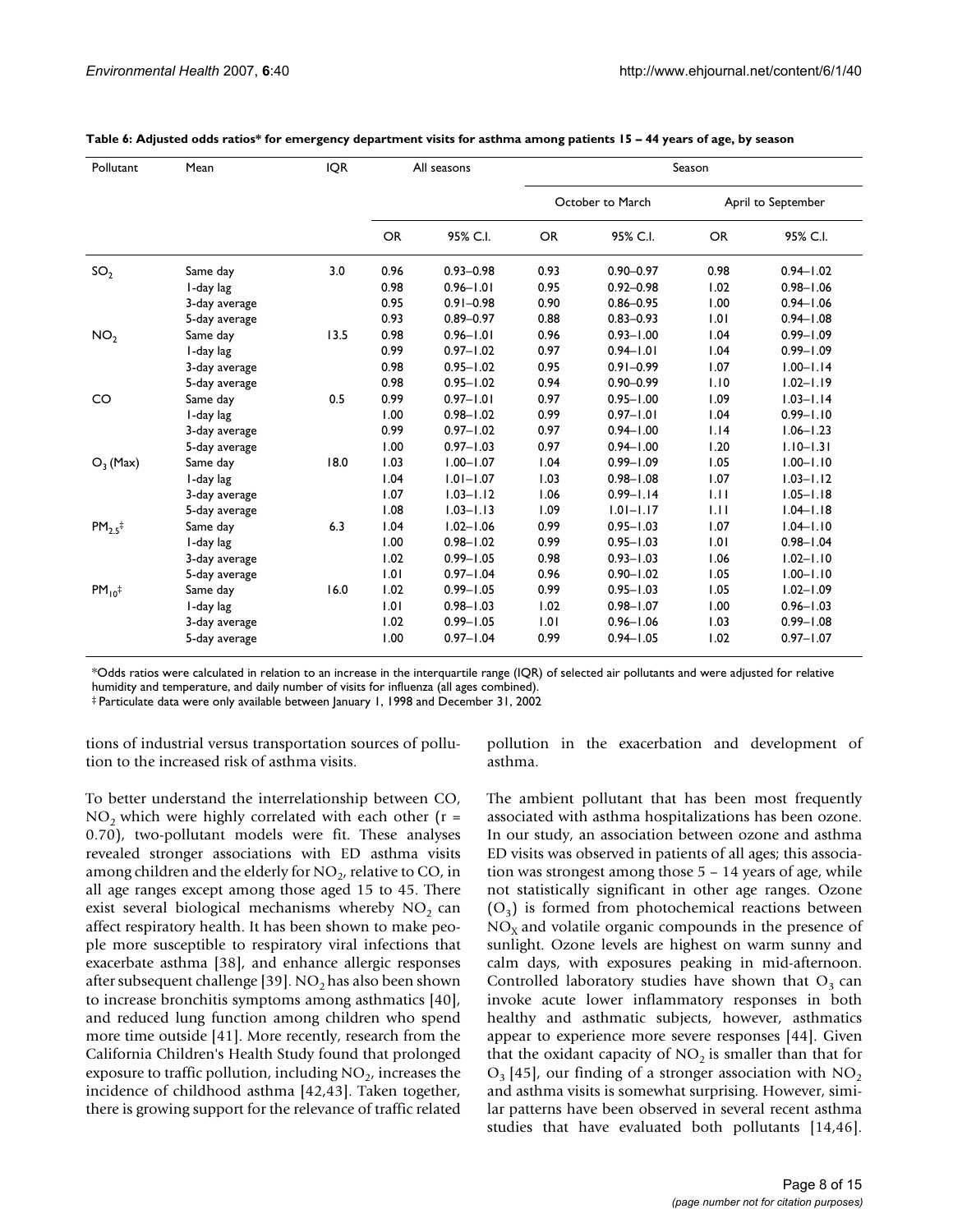| Pollutant               | Mean          | <b>IQR</b> |           | All seasons   | Season    |                  |           |                    |  |
|-------------------------|---------------|------------|-----------|---------------|-----------|------------------|-----------|--------------------|--|
|                         |               |            |           |               |           | October to March |           | April to September |  |
|                         |               |            | <b>OR</b> | 95% C.I.      | <b>OR</b> | 95% C.I.         | <b>OR</b> | 95% C.I.           |  |
| SO <sub>2</sub>         | Same day      | 3.0        | 0.97      | $0.92 - 1.01$ | 0.96      | $0.91 - 1.02$    | 0.96      | $0.90 - 1.04$      |  |
|                         | I-day lag     |            | 0.99      | $0.95 - 1.04$ | 0.99      | $0.94 - 1.05$    | 0.99      | $0.93 - 1.07$      |  |
|                         | 3-day average |            | 0.95      | $0.89 - 1.02$ | 0.94      | $0.87 - 1.02$    | 0.98      | $0.88 - 1.09$      |  |
|                         | 5-day average |            | 0.96      | $0.89 - 1.04$ | 0.96      | $0.87 - 1.05$    | 0.98      | $0.86 - 1.12$      |  |
| NO <sub>2</sub>         | Same day      | 13.5       | 0.97      | $0.92 - 1.01$ | 0.99      | $0.94 - 1.04$    | 0.89      | $0.81 - 0.98$      |  |
|                         | I-day lag     |            | 0.98      | $0.93 - 1.02$ | 0.97      | $0.92 - 1.03$    | 0.98      | $0.89 - 1.08$      |  |
|                         | 3-day average |            | 0.95      | $0.89 - 1.00$ | 0.95      | $0.89 - 1.02$    | 0.93      | $0.82 - 1.04$      |  |
|                         | 5-day average |            | 0.96      | $0.89 - 1.02$ | 0.95      | $0.88 - 1.03$    | 0.99      | $0.86 - 1.14$      |  |
| CO                      | Same day      | 0.5        | 1.00      | $0.97 - 1.03$ | 1.01      | $0.97 - 1.05$    | 0.93      | $0.84 - 1.03$      |  |
|                         | I-day lag     |            | 0.99      | $0.96 - 1.03$ | 0.99      | $0.95 - 1.03$    | 1.04      | $0.94 - 1.15$      |  |
|                         | 3-day average |            | 0.98      | $0.94 - 1.03$ | 0.99      | $0.94 - 1.04$    | 0.96      | $0.84 - 1.11$      |  |
|                         | 5-day average |            | 0.98      | $0.93 - 1.03$ | 0.99      | $0.93 - 1.04$    | 1.00      | $0.84 - 1.18$      |  |
| $O_3$ (Max)             | Same day      | 18.0       | 1.00      | $0.94 - 1.06$ | 0.97      | $0.89 - 1.06$    | 1.01      | $0.92 - 1.10$      |  |
|                         | I-day lag     |            | 1.05      | $1.00 - 1.11$ | 1.04      | $0.96 - 1.13$    | 1.04      | $0.97 - 1.13$      |  |
|                         | 3-day average |            | 1.08      | $1.00 - 1.16$ | 1.06      | $0.94 - 1.18$    | 1.07      | $0.97 - 1.19$      |  |
|                         | 5-day average |            | 1.12      | $1.03 - 1.22$ | 1.09      | $0.96 - 1.24$    | 1.12      | $1.00 - 1.26$      |  |
| $PM_{2.5}$ <sup>‡</sup> | Same day      | 6.3        | 1.04      | $1.00 - 1.08$ | 0.96      | $0.90 - 1.03$    | 1.08      | $1.03 - 1.14$      |  |
|                         | I-day lag     |            | 1.04      | $1.00 - 1.08$ | 1.00      | $0.93 - 1.07$    | 1.06      | $1.01 - 1.11$      |  |
|                         | 3-day average |            | 1.06      | $1.01 - 1.12$ | 0.97      | $0.89 - 1.07$    | 1.12      | $1.05 - 1.20$      |  |
|                         | 5-day average |            | 1.07      | $1.01 - 1.14$ | 0.98      | $0.88 - 1.09$    | 1.14      | $1.05 - 1.23$      |  |
| $PM_{10}$ <sup>#</sup>  | Same day      | 16.0       | 1.04      | $0.99 - 1.09$ | 1.00      | $0.93 - 1.07$    | 1.08      | $1.02 - 1.15$      |  |
|                         | I-day lag     |            | 1.05      | $1.01 - 1.10$ | 1.02      | $0.95 - 1.10$    | 1.07      | $1.01 - 1.14$      |  |
|                         | 3-day average |            | 1.06      | $1.00 - 1.12$ | 0.99      | $0.91 - 1.08$    | 1.12      | $1.04 - 1.22$      |  |
|                         | 5-day average |            | 1.06      | $0.99 - 1.13$ | 0.99      | $0.90 - 1.10$    | 1.13      | $1.03 - 1.23$      |  |

| Table 7: Adjusted odds ratios* for emergency department visits for asthma among patients 45 – 64 years of age, by season |  |  |  |  |
|--------------------------------------------------------------------------------------------------------------------------|--|--|--|--|
|--------------------------------------------------------------------------------------------------------------------------|--|--|--|--|

\*Odds ratios were calculated in relation to an increase in the interquartile range (IQR) of selected air pollutants and were adjusted for relative humidity and temperature, and daily number of visits for influenza (all ages combined).

‡ Particulate data were only available between January 1, 1998 and December 31, 2002

Recently, an eight city panel study of 990 children found that  $NO<sub>2</sub>$  and CO were strongly related to asthma exacerbations while no such association was noted for  $O<sub>3</sub>$  [47]. Differences in meteorology, the complex mixture of pollution between regions, and the possibility of a threshold effect for ozone [48] may contribute to equivocal findings reported in different regions.

Emergency department studies of asthma have also evaluated the role of ambient particulate matter. Particulate air pollution is a mixture of solid particles and liquid droplets that can differ considerably in origin, size, and composition. Particulate matter includes aerosols, smoke, fumes, dust, ash and pollen. Fine particulate matter, which comprises those particles with an average aerodynamic diameter of 2.5 microns or less, has been studied more of late because it can better penetrate the respiratory system than particles of larger size. Positive associations between particulate matter and hospital visits for asthma have been reported in many international studies [20,46,49-56], but not all [9,19,34,47,57,58]. Future short-term health effect studies of ambient pollution need

to better isolate the biologically important constituents, and physical properties of particles that invoke responses in persons with asthma.

The validity of our findings relies on the accuracy of diagnosing asthma within the ED, and this accuracy is known to vary by the patient's age. As mentioned before, we excluded asthma ED visits among children less than two years of age as it is often confused with bronchiolitis [59]. In older patients, while clinicians in theory are able to distinguish between asthma and chronic obstructive pulmonary disease (COPD), some diagnostic misclassification does occur [59,60]. To evaluate the extent that such misclassification affects our presented risk estimates, we evaluated the association between air pollution and COPD visits in the elderly. We found that outdoor levels of air pollution were unrelated to ED visits for COPD in our patient population. This indicates that two different disease entities are being captured through the diagnostic patterns in place in the Edmonton area hospitals. However, the misdiagnosis of COPD as asthma would serve to underestimate the strength of our associations.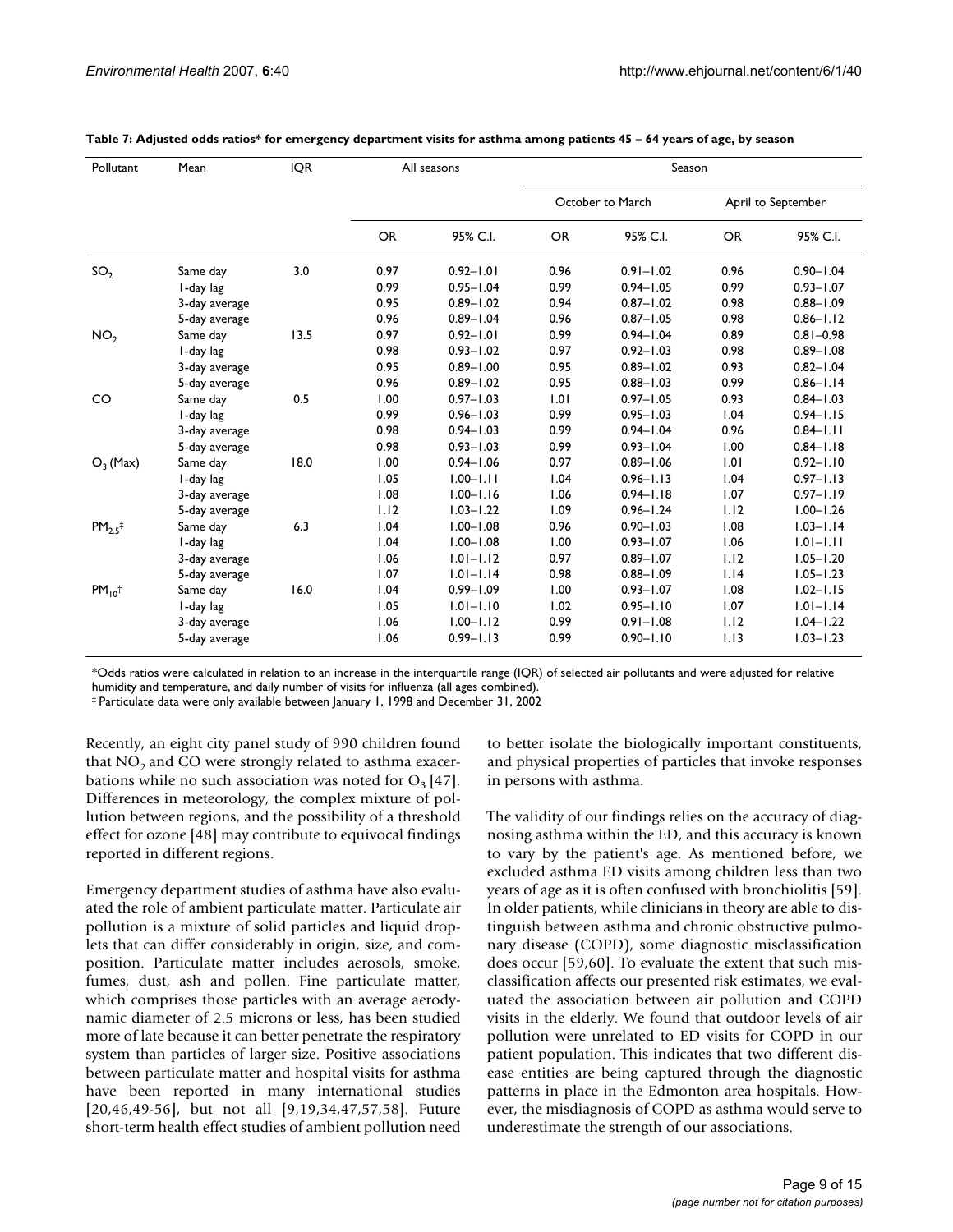| Pollutant               | Mean          | <b>IQR</b> |           | All seasons   |           | Season           |           |                    |  |  |
|-------------------------|---------------|------------|-----------|---------------|-----------|------------------|-----------|--------------------|--|--|
|                         |               |            |           |               |           | October to March |           | April to September |  |  |
|                         |               |            | <b>OR</b> | 95% C.I.      | <b>OR</b> | 95% C.I.         | <b>OR</b> | 95% C.I.           |  |  |
| SO <sub>2</sub>         | Same day      | 3.0        | 1.01      | $0.94 - 1.09$ | 1.01      | $0.91 - 1.11$    | 1.00      | $0.89 - 1.13$      |  |  |
|                         | I-day lag     |            | 0.94      | $0.87 - 1.01$ | 0.92      | $0.84 - 1.01$    | 0.95      | $0.84 - 1.07$      |  |  |
|                         | 3-day average |            | 0.98      | $0.87 - 1.09$ | 0.95      | $0.83 - 1.09$    | 1.00      | $0.83 - 1.21$      |  |  |
|                         | 5-day average |            | 0.97      | $0.86 - 1.11$ | 0.97      | $0.83 - 1.14$    | 0.95      | $0.76 - 1.18$      |  |  |
| NO <sub>2</sub>         | Same day      | 13.5       | 1.03      | $0.96 - 1.11$ | 1.04      | $0.96 - 1.14$    | 0.99      | $0.86 - 1.16$      |  |  |
|                         | I-day lag     |            | 0.99      | $0.92 - 1.07$ | 0.99      | $0.90 - 1.08$    | 1.00      | $0.86 - 1.16$      |  |  |
|                         | 3-day average |            | 1.05      | $0.96 - 1.16$ | 1.05      | $0.94 - 1.17$    | 1.06      | $0.88 - 1.29$      |  |  |
|                         | 5-day average |            | 1.09      | $0.97 - 1.21$ | 1.07      | $0.94 - 1.22$    | 1.12      | $0.89 - 1.41$      |  |  |
| CO                      | Same day      | 0.5        | 1.01      | $0.96 - 1.07$ | 1.01      | $0.95 - 1.07$    | 1.03      | $0.88 - 1.21$      |  |  |
|                         | I-day lag     |            | 0.98      | $0.92 - 1.04$ | 0.97      | $0.92 - 1.04$    | 1.00      | $0.84 - 1.19$      |  |  |
|                         | 3-day average |            | 1.01      | $0.94 - 1.09$ | 1.00      | $0.93 - 1.09$    | 1.03      | $0.82 - 1.29$      |  |  |
|                         | 5-day average |            | 1.02      | $0.94 - 1.11$ | 1.01      | $0.93 - 1.11$    | 1.02      | $0.78 - 1.35$      |  |  |
| O <sub>3</sub>          | Same day      | 18.0       | 0.96      | $0.87 - 1.07$ | 0.94      | $0.81 - 1.09$    | 1.01      | $0.87 - 1.18$      |  |  |
|                         | I-day lag     |            | 1.03      | $0.94 - 1.13$ | 1.03      | $0.90 - 1.18$    | 1.05      | $0.92 - 1.20$      |  |  |
|                         | 3-day average |            | 0.99      | $0.88 - 1.13$ | 0.92      | $0.76 - 1.10$    | 1.12      | $0.93 - 1.34$      |  |  |
|                         | 5-day average |            | 1.00      | $0.87 - 1.15$ | 0.90      | $0.73 - 1.11$    | 1.14      | $0.94 - 1.39$      |  |  |
| $PM_{2.5}$ <sup>‡</sup> | Same day      | 6.3        | 1.04      | $0.97 - 1.12$ | 1.04      | $0.92 - 1.18$    | 1.06      | $0.96 - 1.16$      |  |  |
|                         | I-day lag     |            | 1.00      | $0.92 - 1.08$ | 0.99      | $0.88 - 1.11$    | 1.01      | $0.91 - 1.11$      |  |  |
|                         | 3-day average |            | 1.06      | $0.97 - 1.17$ | 1.08      | $0.93 - 1.26$    | 1.06      | $0.94 - 1.20$      |  |  |
|                         | 5-day average |            | 1.10      | $0.98 - 1.23$ | 1.12      | $0.94 - 1.34$    | 1.10      | $0.95 - 1.27$      |  |  |
| $PM_{10}$ <sup>#</sup>  | Same day      | 16.0       | 1.06      | $0.97 - 1.15$ | 1.04      | $0.92 - 1.17$    | 1.10      | $0.98 - 1.23$      |  |  |
|                         | I-day lag     |            | 1.00      | $0.92 - 1.09$ | 0.98      | $0.87 - 1.11$    | 1.03      | $0.91 - 1.15$      |  |  |
|                         | 3-day average |            | 1.08      | $0.97 - 1.19$ | 1.06      | $0.91 - 1.23$    | 1.11      | $0.96 - 1.27$      |  |  |
|                         | 5-day average |            | 1.10      | $0.98 - 1.24$ | 1.10      | $0.92 - 1.31$    | 1.12      | $0.95 - 1.32$      |  |  |

#### **Table 8: Adjusted odds ratios\* for emergency department visits for asthma among patients 65 – 74 years of age, by season**

\*Odds ratios were calculated in relation to an increase in the interquartile range (IQR) of selected air pollutants and were adjusted for relative humidity and temperature, and daily number of visits for influenza (all ages combined).

‡ Particulate data were only available between January 1, 1998 and December 31, 2002

We found that the associations were strongest between outdoor air pollution and ED visits for asthma among children between 2 – 4 years of age, and among the elderly (= 75). Children are widely regarded to be a susceptible population for air pollution health effects for several reasons. They have higher minute ventilation and higher levels of physical activity, spend more time outside than adults, and their peripheral airways more susceptible to inflammatory narrowing [61]. In addition, they retain a disproportionately higher amount of air pollution per unit body weight than adults [62]. Factors that may increase the susceptibility of the elderly to air pollution include: higher airways deposition rate of particulate matter, deficits of dietary factors such as antioxidants, and compromised immune systems due to comorbidities and increased medication use [13]. While further work is needed to evaluate how air pollution differentially affects the exacerbation of acute asthma by age, diverse findings from previously conducted Canadian studies highlights the continued need to look at both gaseous and particulate phase component of the air pollution mix.

The risk estimates presented here have been adjusted for meteorological effects of temperature, and relative humidity. They have also been adjusted for daily ED counts for influenza in order to control for viral respiratory seasonal epidemics. The case-crossover study design is also effective in controlling for the influence of individual-level risk factors that are unlikely to vary over short time intervals. For asthma, such factors are numerous and include: age, sex, cigarette smoking, household pets, and genetic predisposition to asthma. While cigarette smoke has been identified as an important risk factor for asthma, it is unlikely that it would confound our results as these exposures, as suggested by recent analyses of Canadian national survey data, are not related to with outdoor air pollution levels from fixed sited monitoring station [63]. Similarly, indoor sources of  $NO<sub>2</sub>$  from cooking and heating are unlikely to be correlated with outdoor sources over the short time interval of the study. Perhaps most importantly, the time-stratified case-crossover approach has also been demonstrated as a suitable method to control for time trends in both air pollution exposures and outcomes [26].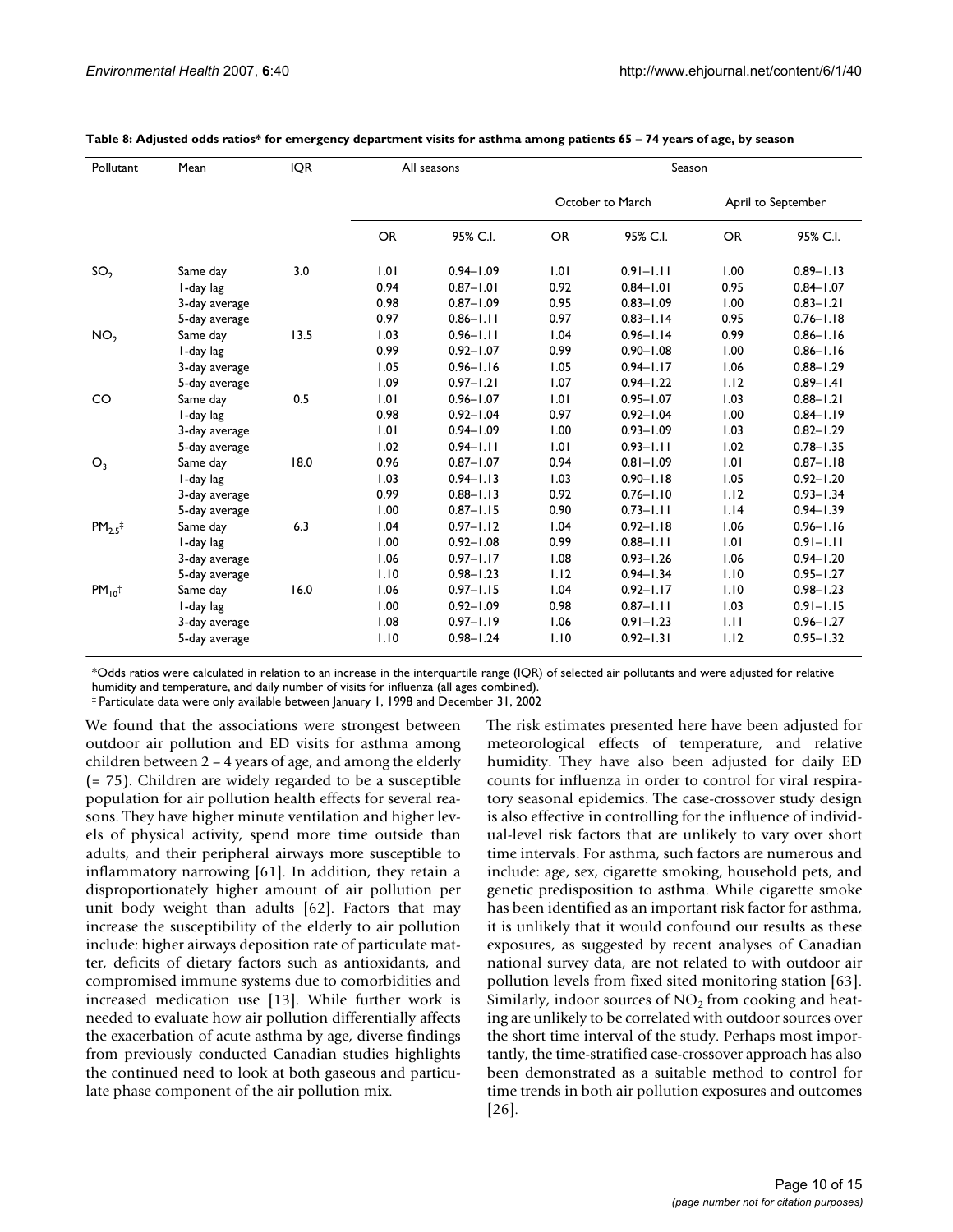| Pollutant               | Mean          | <b>IQR</b><br>All seasons |           | Season        |           |                  |                    |               |
|-------------------------|---------------|---------------------------|-----------|---------------|-----------|------------------|--------------------|---------------|
|                         |               |                           |           |               |           | October to March | April to September |               |
|                         |               |                           | <b>OR</b> | 95% C.I.      | <b>OR</b> | 95% C.I.         | <b>OR</b>          | 95% C.I.      |
| SO <sub>2</sub>         | Same day      | 3.0                       | 0.96      | $0.88 - 1.06$ | 0.93      | $0.82 - 1.05$    | 1.01               | $0.87 - 1.17$ |
|                         | I-day lag     |                           | 1.01      | $0.92 - 1.11$ | 0.99      | $0.88 - 1.12$    | 1.03               | $0.89 - 1.19$ |
|                         | 3-day average |                           | 1.03      | $0.90 - 1.18$ | 0.99      | $0.84 - 1.18$    | 1.09               | $0.87 - 1.38$ |
|                         | 5-day average |                           | 1.06      | $0.90 - 1.24$ | 1.04      | $0.86 - 1.27$    | 1.07               | $0.81 - 1.42$ |
| NO <sub>2</sub>         | Same day      | 13.5                      | 1.00      | $0.91 - 1.10$ | 0.96      | $0.86 - 1.07$    | 1.14               | $0.94 - 1.37$ |
|                         | I-day lag     |                           | 1.09      | $0.99 - 1.20$ | 1.08      | $0.97 - 1.21$    | 1.13               | $0.93 - 1.36$ |
|                         | 3-day average |                           | 1.13      | $1.00 - 1.27$ | 1.07      | $0.93 - 1.24$    | 1.33               | $1.03 - 1.70$ |
|                         | 5-day average |                           | 1.20      | $1.04 - 1.38$ | 1.15      | $0.98 - 1.35$    | 1.37               | $1.02 - 1.84$ |
| CO                      | Same day      | 0.5                       | 0.96      | $0.89 - 1.03$ | 0.94      | $0.87 - 1.01$    | 1.11               | $0.91 - 1.35$ |
|                         | I-day lag     |                           | 1.01      | $0.94 - 1.09$ | 1.00      | $0.93 - 1.08$    | 1.12               | $0.91 - 1.37$ |
|                         | 3-day average |                           | 1.00      | $0.91 - 1.10$ | 0.97      | $0.88 - 1.07$    | 1.28               | $0.96 - 1.69$ |
|                         | 5-day average |                           | 1.08      | $0.97 - 1.20$ | 1.04      | $0.93 - 1.16$    | 1.54               | $1.09 - 2.17$ |
| O <sub>3</sub>          | Same day      | 18.0                      | 1.08      | $0.96 - 1.23$ | 1.07      | $0.90 - 1.29$    | 1.10               | $0.92 - 1.32$ |
|                         | I-day lag     |                           | 0.98      | $0.87 - 1.10$ | 0.97      | $0.82 - 1.16$    | 0.99               | $0.84 - 1.16$ |
|                         | 3-day average |                           | 1.02      | $0.87 - 1.19$ | 1.00      | $0.79 - 1.27$    | 1.04               | $0.84 - 1.30$ |
|                         | 5-day average |                           | 1.01      | $0.85 - 1.20$ | 1.04      | $0.80 - 1.36$    | 0.99               | $0.78 - 1.25$ |
| $PM_{2.5}$ <sup>‡</sup> | Same day      | 6.3                       | 1.12      | $1.01 - 1.23$ | 1.06      | $0.92 - 1.22$    | 1.19               | $1.02 - 1.40$ |
|                         | I-day lag     |                           | 1.06      | $0.96 - 1.16$ | 1.02      | $0.89 - 1.17$    | 1.08               | $0.94 - 1.23$ |
|                         | 3-day average |                           | 1.11      | $0.98 - 1.26$ | 1.05      | $0.87 - 1.26$    | 1.16               | $0.96 - 1.41$ |
|                         | 5-day average |                           | 1.13      | $0.97 - 1.30$ | 1.16      | $0.94 - 1.44$    | 1.07               | $0.86 - 1.33$ |
| $PM_{10}$ <sup>#</sup>  | Same day      | 16.0                      | 1.06      | $0.95 - 1.17$ | 0.96      | $0.82 - 1.12$    | 1.17               | $1.00 - 1.36$ |
|                         | I-day lag     |                           | 1.06      | $0.96 - 1.17$ | 1.03      | $0.90 - 1.18$    | 1.10               | $0.95 - 1.26$ |
|                         | 3-day average |                           | 1.04      | $0.92 - 1.18$ | 0.96      | $0.80 - 1.14$    | 1.14               | $0.95 - 1.37$ |
|                         | 5-day average |                           | 1.07      | $0.92 - 1.23$ | 1.08      | $0.89 - 1.32$    | 1.06               | $0.86 - 1.30$ |

#### **Table 9: Adjusted odds ratios\* for emergency department visits for asthma among patients 75 years of age and older, by season**

\*Odds ratios were calculated in relation to an increase in the interquartile range (IQR) of selected air pollutants and were adjusted for relative humidity and temperature, and daily number of visits for influenza (all ages combined).

‡ Particulate data were only available between January 1, 1998 and December 31, 2002

The case-crossover approach relies on the assumption that the event of interest, here ED visits for asthma, define the case intervals while no such visit can occur during the matched control intervals. This assumption can be violated under the scenario of recurrent events. For example, individuals may present themselves to the ED for asthma multiple times, and therefore, the control periods associated with some individuals could be misclassified. With the time-stratified design, this would occur if an individual had an ED visit for asthma on the same day of the week more than once in a given month. Unlike many other hospital-based case-crossover studies of recurrent outcomes, patient identification data were available for most visits; this allowed us to evaluate the extent of this possible bias. In our dataset for which patient identification data were available, approximately 33% of these patients visited the ED more than once over the study period. However, there were very few instances  $(n = 411)$ where an individual who visited the ED for asthma had a subsequent visit for asthma on the same day of the week, within the same month in a given year. Neither the exclusion of these matched sets, nor the re-coding of the control intervals to properly reflect the fact that these were case intervals changed the risk estimates in any appreciable way.

Our risk estimates are reliant on the use of air pollution levels derived from fixed-site monitoring stations. Measurement error from fixed site monitoring stations can occur from the devices themselves, or from an inability to account for heterogeneous pollution levels that exist spatially within the region. The magnitude of these measurement errors vary between pollutants. For example, pollutants such as  $NO<sub>2</sub>$  exhibit tremendous spatial variability and have been shown to be correlated to traffic measures [64]. In contrast, meteorological conditions strongly influence the efficiency of photochemical processes that lead to ozone formation [65,66], and for this reason ground-level ozone air pollution is largely characterized on a regional-scale basis, rather than on an intra urban scale. While individual-level exposure estimates are generally recognized to be superior for evaluating risk of environmental exposures, as pointed out by Schwartz the use of a daily mean exposure for an entire city is relevant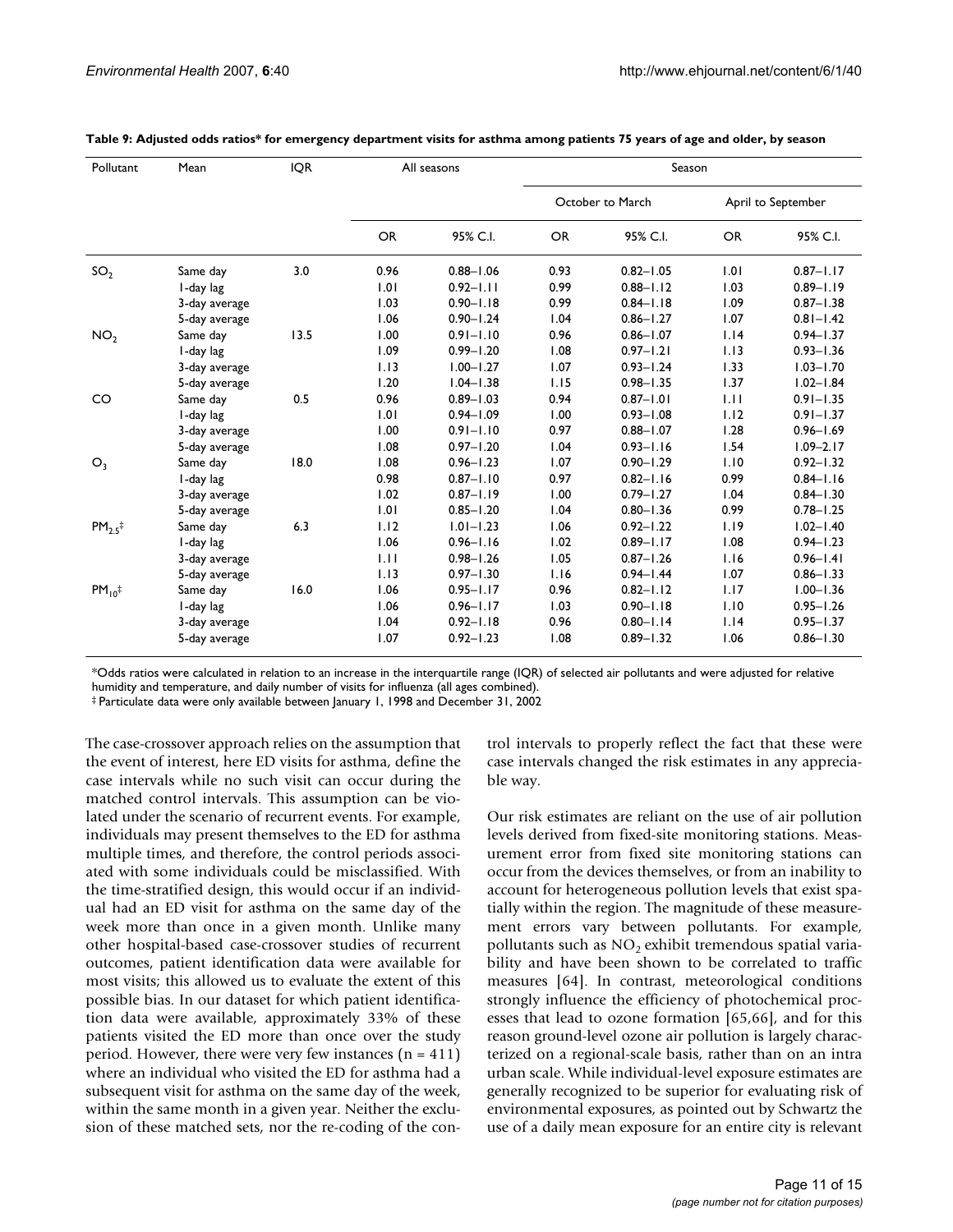

### **Figure 2**

**Associations between asthma visits and levels of NO2 and CO**. Adjusted odds ratios obtained from a two-pollutant model in relation to an increase in the interquartile range of 5-day average concentration of  $NO<sub>2</sub>$  and CO, Edmonton, April 1 to September 30, 1992 to 2002; Adjusted for relative humidity, temperature and daily number of emergency department visits for influenza.

[67]. Namely, the mean of personal exposures among residents in that city is likely more highly correlated with central monitoring station than individual exposures. Recent work into the measurement error associated with the use of fixed site monitoring stations suggest that most of the difference between personal and fixed site monitoring measurements of exposure are Berkson error, and therefore, do not bias the risk estimates. The work by Zeger suggests that the remaining measurement error follows the classical error model, and therefore, the overall net effect would be risk estimates that are biased towards the null [68]. As a result, the measurement error associated with the use of fixed site monitoring stations is not the source of the positive associations found in our study population.

Along the same lines, aeroallergen levels likely varied within the Edmonton census area. One sampling device was used to infer daily aeroallergen levels. We expect that the mixing of spores in air, and transport by wind provides a more uniform mixture of aeroallergens throughout the study region. Because of this, and the fact that people are not stationary, we feel that the use of one sampling device is a valid means to represent daily aeroallergen levels in the study region. Further support for this comes from a sampling study that found high correlations in pollen counts between two sampling sites located 5.6 km apart [69].

Exacerbations of asthma are often caused by viral illnesses, exposure to irritants or allergens. In this study, we partitioned ED visits into two seasons, April to September and October to March. Daily monitoring of aeroallergen indicate that their relevance pertains strictly to the period between April and September. In contrast, as evidenced by seasonal patterns in the number of daily visits for influenza, a viral etiology predominates the winter period. Like others, we modeled the daily number of visits for influenza to control for seasonal viral respiratory epidemics [20,70,71]. While the frequency of daily influenza visits were correlated with the number of asthma visits during the winter, the addition of this term produced no appreciable change in the air pollution risk estimates. Similarly, aeroallergen levels did not confound the air pollution risk estimates between April and September.

Air pollution levels were generally higher in the period between October to March, than April to September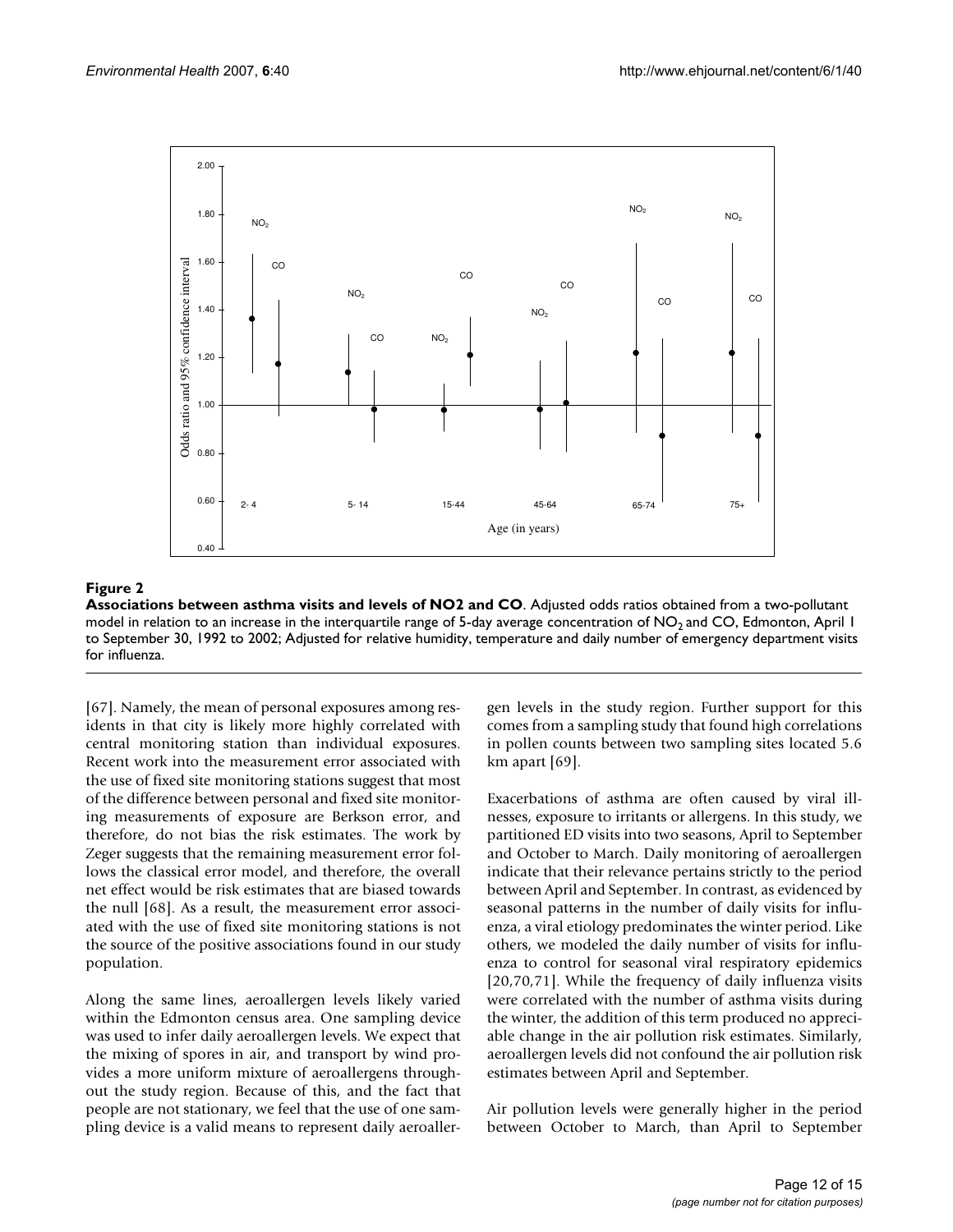where associations with asthma ED visits were evident. Differences in the air pollution risk estimates between the two seasons themselves may possibly be explained in part by differential exposure misclassification. As Edmontonarea residents spend a greater proportion of their time outside during the spring and summer seasons, fixed-site monitoring data likely more accurately reflects the average exposure to ambient pollution in the summer. Therefore, if the association between air pollution and asthma is real, there would be greater attenuation in risk estimates for winter time exposures.

Finally, it is important to note that this study undertook a large number of comparisons as we explored associations between multiple ambient measures of air pollution pollutants using several types of metrics, across different age groups and seasons. Due to the large number of statistical tests performed, the chances of detecting a spurious finding are increased. We did not change our p-values to take into account the multiple testing performed in this study as such an approach has criticized for introducing more problems than they are intended to solve [72]. Despite the large number of tests performed, it is also important to recognize that our findings of stronger association in the young and elderly are consistent with the hypotheses we had a priori .[30,31].

# **Conclusion**

In conclusion, this study implicates ambient pollution, particularly  $NO<sub>2</sub>$ , as an important contributor to asthma morbidity between April and November, particularly in young children and elderly. This finding persisted after adjustment for meteorological variables, control for seasonal viral epidemics, as well as outdoor levels of aeroallergens. Efforts to mitigate these exposures should be considered, particularly in light of past initiatives that have produced tangible health benefits [30,31].

# **Abbreviations**

CH: Capital Health;

CI: Confidence interval;

CO: Carbon monoxide;

COPD: Chronic obstructive pulmonary disease;

ED: Emergency Department;

ICD-9: International Classification of Diseases, 9th Revision;

IQR: Interquartile range;

NAPS: National Air Pollution Surveillance;

 $NO<sub>2</sub>$ : Nitrogen dioxide;

NOx: Nitrogen oxides;

OR: Odds ratio;

 $PM_{10}$  Fine particulate matter with an aerodynamic diameter of less than 10  $\mu$ m;

 $PM_{2.5}$ : Fine particulate matter with an aerodynamic diameter of less than 2.5 µm;

 $SO<sub>2</sub>$ . Sulfur dioxide;

WHO: World Health Organization.

# **Competing interests**

The author(s) declare that they have no competing interests.

# **Authors' contributions**

All authors have made substantive contributions to this study. PV conceived of the design, guided the analysis of the data, coordinated access of the data with the collaborators, and played the lead role in the writing and revising this manuscript. LC was the biostatistician who performed the analysis, and contributed in the writing of the manuscript. BR arranged for the acquisition of hospital data for the purpose of these analyses, and contributed to the drafting and revising of the manuscript. FC coordinated the collection and provision of the aeroallergen data used in these analyses and contributed in the writing of this manuscript. All authors have read and approved this version of the manuscript.

# **Acknowledgements**

We are grateful to Environment Canada for providing the air pollution data from the National Air Pollution Surveillance network that were analyzed in this study. We also thank Ms. Chris Houston from Information Services of Capital Health for her efforts that allowed us to secure the hospitalization data. Finally, we appreciate the helpful comments provided by Dr. Dave Stieb on an earlier version of this paper.

### **References**

- 1. Spektor DM, Lippmann M, Lioy PJ, Thurston GD, Citak K, James DJ, Bock N, Speizer FE, Hayes C: **[Effects of ambient ozone on respi](http://www.ncbi.nlm.nih.gov/entrez/query.fcgi?cmd=Retrieve&db=PubMed&dopt=Abstract&list_uids=3341625)[ratory function in active, normal children.](http://www.ncbi.nlm.nih.gov/entrez/query.fcgi?cmd=Retrieve&db=PubMed&dopt=Abstract&list_uids=3341625)** *Am Rev Respir Dis* 1988, **137(2):**313-320.
- 2. Linaker CH, Coggon D, Holgate ST, Clough J, Josephs L, Chauhan AJ, Inskip HM: **[Personal exposure to nitrogen dioxide and risk of](http://www.ncbi.nlm.nih.gov/entrez/query.fcgi?cmd=Retrieve&db=PubMed&dopt=Abstract&list_uids=11050262) [airflow obstruction in asthmatic children with upper respira](http://www.ncbi.nlm.nih.gov/entrez/query.fcgi?cmd=Retrieve&db=PubMed&dopt=Abstract&list_uids=11050262)[tory infection.](http://www.ncbi.nlm.nih.gov/entrez/query.fcgi?cmd=Retrieve&db=PubMed&dopt=Abstract&list_uids=11050262)** *Thorax* 2000, **55(11):**930-933.

3. Gauderman WJ, McConnell R, Gilliland F, London S, Thomas D, Avol E, Vora H, Berhane K, Rappaport EB, Lurmann F, *et al.*: **[Association](http://www.ncbi.nlm.nih.gov/entrez/query.fcgi?cmd=Retrieve&db=PubMed&dopt=Abstract&list_uids=11029349) [between air pollution and lung function growth in southern](http://www.ncbi.nlm.nih.gov/entrez/query.fcgi?cmd=Retrieve&db=PubMed&dopt=Abstract&list_uids=11029349) [California children.](http://www.ncbi.nlm.nih.gov/entrez/query.fcgi?cmd=Retrieve&db=PubMed&dopt=Abstract&list_uids=11029349)** *Am J Respir Crit Care Med* 2000, **162(4 Pt 1):**1383-1390.

4. Fusco D, Forastiere F, Michelozzi P, Spadea T, Ostro B, Arca M, Perucci CA: **[Air pollution and hospital admissions for respira](http://www.ncbi.nlm.nih.gov/entrez/query.fcgi?cmd=Retrieve&db=PubMed&dopt=Abstract&list_uids=11491157)**[tory conditions in Rome, Italy.](http://www.ncbi.nlm.nih.gov/entrez/query.fcgi?cmd=Retrieve&db=PubMed&dopt=Abstract&list_uids=11491157) **17(6):**1143-1150.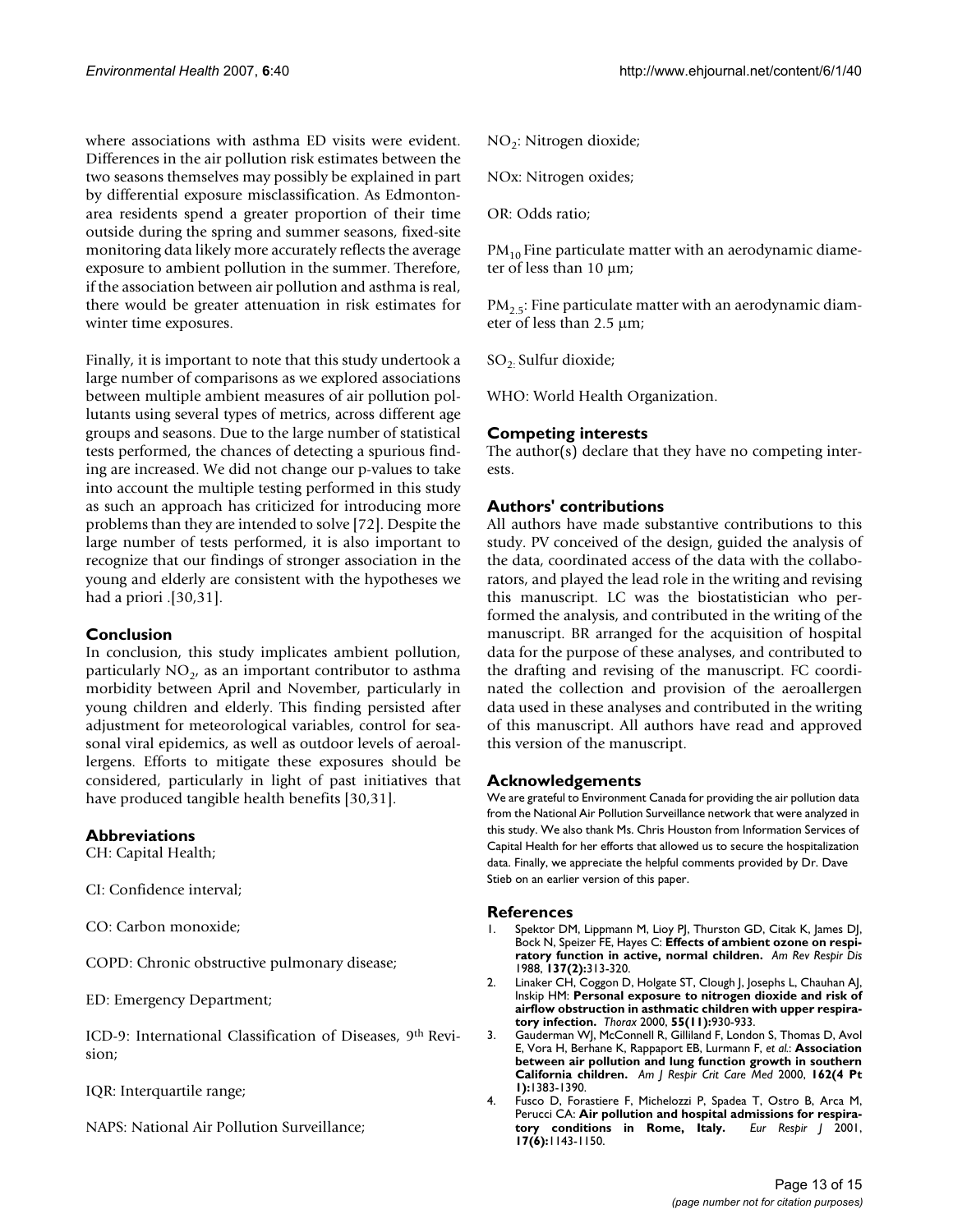- 5. Barnett AG, Williams GM, Schwartz J, Neller AH, Best TL, Petroeschevsky AL, Simpson RW: **[Air pollution and child respiratory](http://www.ncbi.nlm.nih.gov/entrez/query.fcgi?cmd=Retrieve&db=PubMed&dopt=Abstract&list_uids=15764722) [health: a case-crossover study in Australia and New Zealand.](http://www.ncbi.nlm.nih.gov/entrez/query.fcgi?cmd=Retrieve&db=PubMed&dopt=Abstract&list_uids=15764722)** *Am J Respir Crit Care Med* 2005, **171(11):**1272-1278.
- 6. Tsai SS, Cheng MH, Chiu HF, Wu TN, Yang CY: **[Air pollution and](http://www.ncbi.nlm.nih.gov/entrez/query.fcgi?cmd=Retrieve&db=PubMed&dopt=Abstract&list_uids=16717026) [hospital admissions for asthma in a tropical city: Kaohsiung,](http://www.ncbi.nlm.nih.gov/entrez/query.fcgi?cmd=Retrieve&db=PubMed&dopt=Abstract&list_uids=16717026) [Taiwan.](http://www.ncbi.nlm.nih.gov/entrez/query.fcgi?cmd=Retrieve&db=PubMed&dopt=Abstract&list_uids=16717026)** *Inhal Toxicol* 2006, **18(8):**549-554.
- 7. Hinwood AL, De Klerk N, Rodriguez C, Jacoby P, Runnion T, Rye P, Landau L, Murray F, Feldwick M, Spickett J: **[The relationship](http://www.ncbi.nlm.nih.gov/entrez/query.fcgi?cmd=Retrieve&db=PubMed&dopt=Abstract&list_uids=16507479) [between changes in daily air pollution and hospitalizations in](http://www.ncbi.nlm.nih.gov/entrez/query.fcgi?cmd=Retrieve&db=PubMed&dopt=Abstract&list_uids=16507479) [Perth, Australia 1992–1998: a case-crossover study.](http://www.ncbi.nlm.nih.gov/entrez/query.fcgi?cmd=Retrieve&db=PubMed&dopt=Abstract&list_uids=16507479)** *Int J Environ Health Res* 2006, **16(1):**27-46.
- 8. Lin M, Chen Y, Burnett RT, Villeneuve PJ, Krewski D: **[The influence](http://www.ncbi.nlm.nih.gov/entrez/query.fcgi?cmd=Retrieve&db=PubMed&dopt=Abstract&list_uids=12055048) of ambient coarse particulate matter on asthma hospitaliza[tion in children: case-crossover and time-series analyses.](http://www.ncbi.nlm.nih.gov/entrez/query.fcgi?cmd=Retrieve&db=PubMed&dopt=Abstract&list_uids=12055048)** *Environ Health Perspect* 2002, **110(6):**575-581.
- 9. Tenias JM, Ballester F, Rivera ML: **[Association between hospital](http://www.ncbi.nlm.nih.gov/entrez/query.fcgi?cmd=Retrieve&db=PubMed&dopt=Abstract&list_uids=9849541) [emergency visits for asthma and air pollution in Valencia,](http://www.ncbi.nlm.nih.gov/entrez/query.fcgi?cmd=Retrieve&db=PubMed&dopt=Abstract&list_uids=9849541) [Spain.](http://www.ncbi.nlm.nih.gov/entrez/query.fcgi?cmd=Retrieve&db=PubMed&dopt=Abstract&list_uids=9849541)** *Occup Environ Med* 1998, **55(8):**541-547.
- 10. Boutin-Forzano S, Adel N, Gratecos L, Jullian H, Garnier JM, Ramadour M, Lanteaume A, Hamon M, Lafay V, Charpin D: **[Visits to the](http://www.ncbi.nlm.nih.gov/entrez/query.fcgi?cmd=Retrieve&db=PubMed&dopt=Abstract&list_uids=15031567) [emergency room for asthma attacks and short-term varia](http://www.ncbi.nlm.nih.gov/entrez/query.fcgi?cmd=Retrieve&db=PubMed&dopt=Abstract&list_uids=15031567)[tions in air pollution. A case-crossover study.](http://www.ncbi.nlm.nih.gov/entrez/query.fcgi?cmd=Retrieve&db=PubMed&dopt=Abstract&list_uids=15031567)** *Respiration* 2004, **71(2):**134-137.
- 11. Sun HL, Chou MC, Lue KH: **[The relationship of air pollution to](http://www.ncbi.nlm.nih.gov/entrez/query.fcgi?cmd=Retrieve&db=PubMed&dopt=Abstract&list_uids=16984840) [ED visits for asthma differ between children and adults.](http://www.ncbi.nlm.nih.gov/entrez/query.fcgi?cmd=Retrieve&db=PubMed&dopt=Abstract&list_uids=16984840)** *The American journal of emergency medicine* 2006, **24(6):**709-713.
- 12. Kim J: **[Ambient air pollution: health hazards to children.](http://www.ncbi.nlm.nih.gov/entrez/query.fcgi?cmd=Retrieve&db=PubMed&dopt=Abstract&list_uids=15574638)** Pedi*atrics* 2004, **114(6):**1699-1707.
- 13. Sandstrom T, Frew AJ, Svartengren M, Viegi G: **[The need for a](http://www.ncbi.nlm.nih.gov/entrez/query.fcgi?cmd=Retrieve&db=PubMed&dopt=Abstract&list_uids=12762582) [focus on air pollution research in the elderly.](http://www.ncbi.nlm.nih.gov/entrez/query.fcgi?cmd=Retrieve&db=PubMed&dopt=Abstract&list_uids=12762582)** *The European respiratory journal* 2003, **40:**92s-95s.
- 14. Lin M, Chen Y, Burnett RT, Villeneuve PJ, Krewski D: **[Effect of](http://www.ncbi.nlm.nih.gov/entrez/query.fcgi?cmd=Retrieve&db=PubMed&dopt=Abstract&list_uids=12490649) short-term exposure to gaseous pollution on asthma hospi[talisation in children: a bi-directional case-crossover analysis.](http://www.ncbi.nlm.nih.gov/entrez/query.fcgi?cmd=Retrieve&db=PubMed&dopt=Abstract&list_uids=12490649)** *J Epidemiol Community Health* 2003, **57(1):**50-55.
- 15. Yang Q, Chen Y, Shi Y, Burnett RT, McGrail KM, Krewski D: **[Asso](http://www.ncbi.nlm.nih.gov/entrez/query.fcgi?cmd=Retrieve&db=PubMed&dopt=Abstract&list_uids=14569494)[ciation between ozone and respiratory admissions among](http://www.ncbi.nlm.nih.gov/entrez/query.fcgi?cmd=Retrieve&db=PubMed&dopt=Abstract&list_uids=14569494) [children and the elderly in Vancouver, Canada.](http://www.ncbi.nlm.nih.gov/entrez/query.fcgi?cmd=Retrieve&db=PubMed&dopt=Abstract&list_uids=14569494)** *Inhal Toxicol* 2003, **15(13):**1297-1308.
- 16. Stieb DM, Beveridge RC, Brook JR, Smith-Doiron M, Burnett RT, Dales RE, Beaulieu S, Judek S, Mamedov A: **[Air pollution, aeroal](http://www.ncbi.nlm.nih.gov/entrez/query.fcgi?cmd=Retrieve&db=PubMed&dopt=Abstract&list_uids=11051536)[lergens and cardiorespiratory emergency department visits](http://www.ncbi.nlm.nih.gov/entrez/query.fcgi?cmd=Retrieve&db=PubMed&dopt=Abstract&list_uids=11051536) [in Saint John, Canada.](http://www.ncbi.nlm.nih.gov/entrez/query.fcgi?cmd=Retrieve&db=PubMed&dopt=Abstract&list_uids=11051536)** *J Expo Anal Environ Epidemiol* 2000, **10(5):**461-477.
- 17. Galan I, Tobias A, Banegas JR, Aranguez E: **[Short-term effects of](http://www.ncbi.nlm.nih.gov/entrez/query.fcgi?cmd=Retrieve&db=PubMed&dopt=Abstract&list_uids=14621088) [air pollution on daily asthma emergency room admissions.](http://www.ncbi.nlm.nih.gov/entrez/query.fcgi?cmd=Retrieve&db=PubMed&dopt=Abstract&list_uids=14621088)** *Eur Respir J* 2003, **22(5):**802-808.
- 18. Garty BZ, Kosman E, Ganor E, Berger V, Garty L, Wietzen T, Waisman Y, Mimouni M, Waisel Y: **[Emergency room visits of asth](http://www.ncbi.nlm.nih.gov/entrez/query.fcgi?cmd=Retrieve&db=PubMed&dopt=Abstract&list_uids=9892028)[matic children, relation to air pollution, weather, and](http://www.ncbi.nlm.nih.gov/entrez/query.fcgi?cmd=Retrieve&db=PubMed&dopt=Abstract&list_uids=9892028) [airborne allergens.](http://www.ncbi.nlm.nih.gov/entrez/query.fcgi?cmd=Retrieve&db=PubMed&dopt=Abstract&list_uids=9892028)** *Ann Allergy Asthma Immunol* 1998, **airborne** allergens.<br>**81(6):**563-570.
- 19. Rosas I, McCartney HA, Payne RW, Calderon C, Lacey J, Chapela R, Ruiz-Velazco S: **[Analysis of the relationships between environ](http://www.ncbi.nlm.nih.gov/entrez/query.fcgi?cmd=Retrieve&db=PubMed&dopt=Abstract&list_uids=9574882)mental factors (aeroallergens, air pollution, and weather) [and asthma emergency admissions to a hospital in Mexico](http://www.ncbi.nlm.nih.gov/entrez/query.fcgi?cmd=Retrieve&db=PubMed&dopt=Abstract&list_uids=9574882) [City.](http://www.ncbi.nlm.nih.gov/entrez/query.fcgi?cmd=Retrieve&db=PubMed&dopt=Abstract&list_uids=9574882)** *Allergy* 1998, **53(4):**394-401.
- 20. Anderson HR, Ponce de Leon A, Bland JM, Bower JS, Emberlin J, Strachan DP: **[Air pollution, pollens, and daily admissions for](http://www.ncbi.nlm.nih.gov/entrez/query.fcgi?cmd=Retrieve&db=PubMed&dopt=Abstract&list_uids=10193370) [asthma in London 1987–92.](http://www.ncbi.nlm.nih.gov/entrez/query.fcgi?cmd=Retrieve&db=PubMed&dopt=Abstract&list_uids=10193370)** *Thorax* 1998, **53(10):**842-848.
- 21. **Capital Health About Us** [[http://www.capitalhealth.ca/aboutus/](http://www.capitalhealth.ca/aboutus/default.htm) [default.htm](http://www.capitalhealth.ca/aboutus/default.htm)]
- 22. **National Air Pollution Surveillance Network (NAPS) website** [<http://www.etc-cte.ec.gc.ca/NAPS/>]
- 23. Dales RE, Cakmak S, Judek S, Dann T, Coates F, Brook JR, Burnett RT: **[Influence of outdoor aeroallergens on hospitalization for](http://www.ncbi.nlm.nih.gov/entrez/query.fcgi?cmd=Retrieve&db=PubMed&dopt=Abstract&list_uids=14767446) [asthma in Canada.](http://www.ncbi.nlm.nih.gov/entrez/query.fcgi?cmd=Retrieve&db=PubMed&dopt=Abstract&list_uids=14767446)** *J Allergy Clin Immunol* 2004, **113(2):**303-306.
- 24. SAS Institute Inc: **SAS Version 8.** Cary, North Carolina; 2004.
- 25. Maclure M: **[The case-crossover design: a method for studying](http://www.ncbi.nlm.nih.gov/entrez/query.fcgi?cmd=Retrieve&db=PubMed&dopt=Abstract&list_uids=1985444) [transient effects on the risk of acute events.](http://www.ncbi.nlm.nih.gov/entrez/query.fcgi?cmd=Retrieve&db=PubMed&dopt=Abstract&list_uids=1985444)** *Am J Epidemiol* 1991, **133(2):**144-153.
- 26. Janes H, Sheppard L, Lumley T: **[Case-crossover analyses of air](http://www.ncbi.nlm.nih.gov/entrez/query.fcgi?cmd=Retrieve&db=PubMed&dopt=Abstract&list_uids=16222160) [pollution exposure data: referent selection strategies and](http://www.ncbi.nlm.nih.gov/entrez/query.fcgi?cmd=Retrieve&db=PubMed&dopt=Abstract&list_uids=16222160) [their implications for bias.](http://www.ncbi.nlm.nih.gov/entrez/query.fcgi?cmd=Retrieve&db=PubMed&dopt=Abstract&list_uids=16222160)** *Epidemiology* 2005, **16(6):**717-726.
- 27. Weiss KB, Sullivan SD, Lyttle CS: **[Trends in the cost of illness for](http://www.ncbi.nlm.nih.gov/entrez/query.fcgi?cmd=Retrieve&db=PubMed&dopt=Abstract&list_uids=10984369) [asthma in the United States, 1985–1994.](http://www.ncbi.nlm.nih.gov/entrez/query.fcgi?cmd=Retrieve&db=PubMed&dopt=Abstract&list_uids=10984369)** *J Allergy Clin Immunol* 2000, **106(3):**493-499.
- 28. Krahn MD, Berka C, Langlois P, Detsky AS: **[Direct and indirect](http://www.ncbi.nlm.nih.gov/entrez/query.fcgi?cmd=Retrieve&db=PubMed&dopt=Abstract&list_uids=8634960) [costs of asthma in Canada, 1990.](http://www.ncbi.nlm.nih.gov/entrez/query.fcgi?cmd=Retrieve&db=PubMed&dopt=Abstract&list_uids=8634960)** *Cmaj* 1996, **154(6):**821-831.
- 29. Barnes PJ, Jonsson B, Klim JB: **[The costs of asthma.](http://www.ncbi.nlm.nih.gov/entrez/query.fcgi?cmd=Retrieve&db=PubMed&dopt=Abstract&list_uids=8726924)** *Eur Respir J* 1996, **9(4):**636-642.
- 30. Friedman MS, Powell KE, Hutwagner L, Graham LM, Teague WG: **Impact of changes in transportation and commuting behav[iors during the 1996 Summer Olympic Games in Atlanta on](http://www.ncbi.nlm.nih.gov/entrez/query.fcgi?cmd=Retrieve&db=PubMed&dopt=Abstract&list_uids=11180733) [air quality and childhood asthma.](http://www.ncbi.nlm.nih.gov/entrez/query.fcgi?cmd=Retrieve&db=PubMed&dopt=Abstract&list_uids=11180733)** *Jama* 2001, **285(7):**897-905.
- 31. Pope CA 3rd: **[Respiratory hospital admissions associated with](http://www.ncbi.nlm.nih.gov/entrez/query.fcgi?cmd=Retrieve&db=PubMed&dopt=Abstract&list_uids=2006899) [PM10 pollution in Utah, Salt Lake, and Cache Valleys.](http://www.ncbi.nlm.nih.gov/entrez/query.fcgi?cmd=Retrieve&db=PubMed&dopt=Abstract&list_uids=2006899)** *Arch Environ Health* 1991, **46(2):**90-97.
- 32. Oyana TJ, Lwebuga-Mukasa JS: **[Spatial relationships among](http://www.ncbi.nlm.nih.gov/entrez/query.fcgi?cmd=Retrieve&db=PubMed&dopt=Abstract&list_uids=15106580) [asthma prevalence, health care utilization, and pollution](http://www.ncbi.nlm.nih.gov/entrez/query.fcgi?cmd=Retrieve&db=PubMed&dopt=Abstract&list_uids=15106580) [sources in neighborhoods of Buffalo, New York.](http://www.ncbi.nlm.nih.gov/entrez/query.fcgi?cmd=Retrieve&db=PubMed&dopt=Abstract&list_uids=15106580)** *J Environ Health* 2004, **66(8):**25-37. 44
- 33. Oyana TJ, Rivers PA: **[Geographic variations of childhood](http://www.ncbi.nlm.nih.gov/entrez/query.fcgi?cmd=Retrieve&db=PubMed&dopt=Abstract&list_uids=15943870) asthma hospitalization and outpatient visits and proximity [to ambient pollution sources at a U.S.-Canada border cross](http://www.ncbi.nlm.nih.gov/entrez/query.fcgi?cmd=Retrieve&db=PubMed&dopt=Abstract&list_uids=15943870)[ing.](http://www.ncbi.nlm.nih.gov/entrez/query.fcgi?cmd=Retrieve&db=PubMed&dopt=Abstract&list_uids=15943870)** *International journal of health geographics* 2005, **4:**14.
- 34. Stieb DM, Burnett RT, Beveridge RC, Brook JR: **[Association](http://www.ncbi.nlm.nih.gov/entrez/query.fcgi?cmd=Retrieve&db=PubMed&dopt=Abstract&list_uids=9118879) [between ozone and asthma emergency department visits in](http://www.ncbi.nlm.nih.gov/entrez/query.fcgi?cmd=Retrieve&db=PubMed&dopt=Abstract&list_uids=9118879) [Saint John, New Brunswick, Canada.](http://www.ncbi.nlm.nih.gov/entrez/query.fcgi?cmd=Retrieve&db=PubMed&dopt=Abstract&list_uids=9118879)** *Environ Health Perspect* 1996, **104(12):**1354-1360.
- 35. Burnett RT, Dales RE, Raizenne ME, Krewski D, Summers PW, Roberts GR, Raad-Young M, Dann T, Brook J: **[Effects of low ambient](http://www.ncbi.nlm.nih.gov/entrez/query.fcgi?cmd=Retrieve&db=PubMed&dopt=Abstract&list_uids=8187735) [levels of ozone and sulfates on the frequency of respiratory](http://www.ncbi.nlm.nih.gov/entrez/query.fcgi?cmd=Retrieve&db=PubMed&dopt=Abstract&list_uids=8187735) [admissions to Ontario hospitals.](http://www.ncbi.nlm.nih.gov/entrez/query.fcgi?cmd=Retrieve&db=PubMed&dopt=Abstract&list_uids=8187735)** *Environ Res* 1994, **65(2):**172-194.
- 36. Thurston GD, Ito K, Hayes CG, Bates DV, Lippmann M: **[Respiratory](http://www.ncbi.nlm.nih.gov/entrez/query.fcgi?cmd=Retrieve&db=PubMed&dopt=Abstract&list_uids=8187742) hospital admissions and summertime haze air pollution in [Toronto, Ontario: consideration of the role of acid aerosols.](http://www.ncbi.nlm.nih.gov/entrez/query.fcgi?cmd=Retrieve&db=PubMed&dopt=Abstract&list_uids=8187742)** *Environ Res* 1994, **65(2):**271-290.
- 37. **2005 CAC emissions for Canada** [[http://www.ec.gc.ca/pdb/cac/](http://www.ec.gc.ca/pdb/cac/Emissions1990-2015/EmissionsSummaries/2005_canada_e.cfm) Emissions 1990-2015/EmissionsSummaries/2005\_canada\_e.cfm]
- 38. Chauhan AJ, Johnston SL: **[Air pollution and infection in respira](http://www.ncbi.nlm.nih.gov/entrez/query.fcgi?cmd=Retrieve&db=PubMed&dopt=Abstract&list_uids=14757711)[tory illness.](http://www.ncbi.nlm.nih.gov/entrez/query.fcgi?cmd=Retrieve&db=PubMed&dopt=Abstract&list_uids=14757711)** *British medical bulletin* 2003, **68:**95-112.
- 39. Strand V, Svartengren M, Rak S, Barck C, Bylin G: **[Repeated expo](http://www.ncbi.nlm.nih.gov/entrez/query.fcgi?cmd=Retrieve&db=PubMed&dopt=Abstract&list_uids=9701406)[sure to an ambient level of NO2 enhances asthmatic](http://www.ncbi.nlm.nih.gov/entrez/query.fcgi?cmd=Retrieve&db=PubMed&dopt=Abstract&list_uids=9701406) [response to a nonsymptomatic allergen dose.](http://www.ncbi.nlm.nih.gov/entrez/query.fcgi?cmd=Retrieve&db=PubMed&dopt=Abstract&list_uids=9701406)** *Eur Respir J* 1998, **12(1):**6-12.
- 40. McConnell R, Berhane K, Gilliland F, London SJ, Vora H, Avol E, Gauderman WJ, Margolis HG, Lurmann F, Thomas DC, *et al.*: **[Air pollu](http://www.ncbi.nlm.nih.gov/entrez/query.fcgi?cmd=Retrieve&db=PubMed&dopt=Abstract&list_uids=10464077)[tion and bronchitic symptoms in Southern California](http://www.ncbi.nlm.nih.gov/entrez/query.fcgi?cmd=Retrieve&db=PubMed&dopt=Abstract&list_uids=10464077) [children with asthma.](http://www.ncbi.nlm.nih.gov/entrez/query.fcgi?cmd=Retrieve&db=PubMed&dopt=Abstract&list_uids=10464077)** *Environ Health Perspect* 1999, **107(9):**757-760.
- 41. Gauderman WJ, Gilliland GF, Vora H, Avol E, Stram D, McConnell R, Thomas D, Lurmann F, Margolis HG, Rappaport EB, *et al.*: **[Associa](http://www.ncbi.nlm.nih.gov/entrez/query.fcgi?cmd=Retrieve&db=PubMed&dopt=Abstract&list_uids=12091175)[tion between air pollution and lung function growth in south](http://www.ncbi.nlm.nih.gov/entrez/query.fcgi?cmd=Retrieve&db=PubMed&dopt=Abstract&list_uids=12091175)[ern California children: results from a second cohort.](http://www.ncbi.nlm.nih.gov/entrez/query.fcgi?cmd=Retrieve&db=PubMed&dopt=Abstract&list_uids=12091175)** *Am J Respir Crit Care Med* 2002, **166(1):**76-84.
- 42. McConnell R, Berhane K, Yao L, Jerrett M, Lurmann F, Gilliland F, Kunzli N, Gauderman J, Avol E, Thomas D, *et al.*: **[Traffic, suscepti](http://www.ncbi.nlm.nih.gov/entrez/query.fcgi?cmd=Retrieve&db=PubMed&dopt=Abstract&list_uids=16675435)[bility, and childhood asthma.](http://www.ncbi.nlm.nih.gov/entrez/query.fcgi?cmd=Retrieve&db=PubMed&dopt=Abstract&list_uids=16675435)** *Environ Health Perspect* 2006, **114(5):**766-772.
- 43. Gauderman WJ, Avol E, Lurmann F, Kuenzli N, Gilliland F, Peters J, McConnell R: **[Childhood asthma and exposure to traffic and](http://www.ncbi.nlm.nih.gov/entrez/query.fcgi?cmd=Retrieve&db=PubMed&dopt=Abstract&list_uids=16222162) [nitrogen dioxide.](http://www.ncbi.nlm.nih.gov/entrez/query.fcgi?cmd=Retrieve&db=PubMed&dopt=Abstract&list_uids=16222162)** *Epidemiology* 2005, **16(6):**737-743.
- 44. Linn WS, Gong H Jr: **[The 21st century environment and air](http://www.ncbi.nlm.nih.gov/entrez/query.fcgi?cmd=Retrieve&db=PubMed&dopt=Abstract&list_uids=10813245) [quality influences on asthma.](http://www.ncbi.nlm.nih.gov/entrez/query.fcgi?cmd=Retrieve&db=PubMed&dopt=Abstract&list_uids=10813245)** *Current opinion in pulmonary medicine* 1999, **5(1):**21-26.
- 45. Brunekreef B, Holgate ST: **[Air pollution and health.](http://www.ncbi.nlm.nih.gov/entrez/query.fcgi?cmd=Retrieve&db=PubMed&dopt=Abstract&list_uids=12401268)** *Lancet* 2002, **360(9341):**1233-1242.
- 46. Farhat SC, Paulo RL, Shimoda TM, Conceicao GM, Lin CA, Braga AL, Warth MP, Saldiva PH: **[Effect of air pollution on pediatric respi](http://www.ncbi.nlm.nih.gov/entrez/query.fcgi?cmd=Retrieve&db=PubMed&dopt=Abstract&list_uids=15785834)[ratory emergency room visits and hospital admissions.](http://www.ncbi.nlm.nih.gov/entrez/query.fcgi?cmd=Retrieve&db=PubMed&dopt=Abstract&list_uids=15785834)** *Braz J Med Biol Res* 2005, **38(2):**227-235.
- 47. Schildcrout JS, Sheppard L, Lumley T, Slaughter JC, Koenig JQ, Shapiro GG: **[Ambient air pollution and asthma exacerbations in chil](http://www.ncbi.nlm.nih.gov/entrez/query.fcgi?cmd=Retrieve&db=PubMed&dopt=Abstract&list_uids=16798793)[dren: an eight-city analysis.](http://www.ncbi.nlm.nih.gov/entrez/query.fcgi?cmd=Retrieve&db=PubMed&dopt=Abstract&list_uids=16798793)** *Am J Epidemiol* 2006, **164(6):**505-517.
- 48. White MC, Etzel RA, Wilcox WD, Lloyd C: **[Exacerbations of](http://www.ncbi.nlm.nih.gov/entrez/query.fcgi?cmd=Retrieve&db=PubMed&dopt=Abstract&list_uids=8162885) [childhood asthma and ozone pollution in Atlanta.](http://www.ncbi.nlm.nih.gov/entrez/query.fcgi?cmd=Retrieve&db=PubMed&dopt=Abstract&list_uids=8162885)** *Environ Res* 1994, **65(1):**56-68.